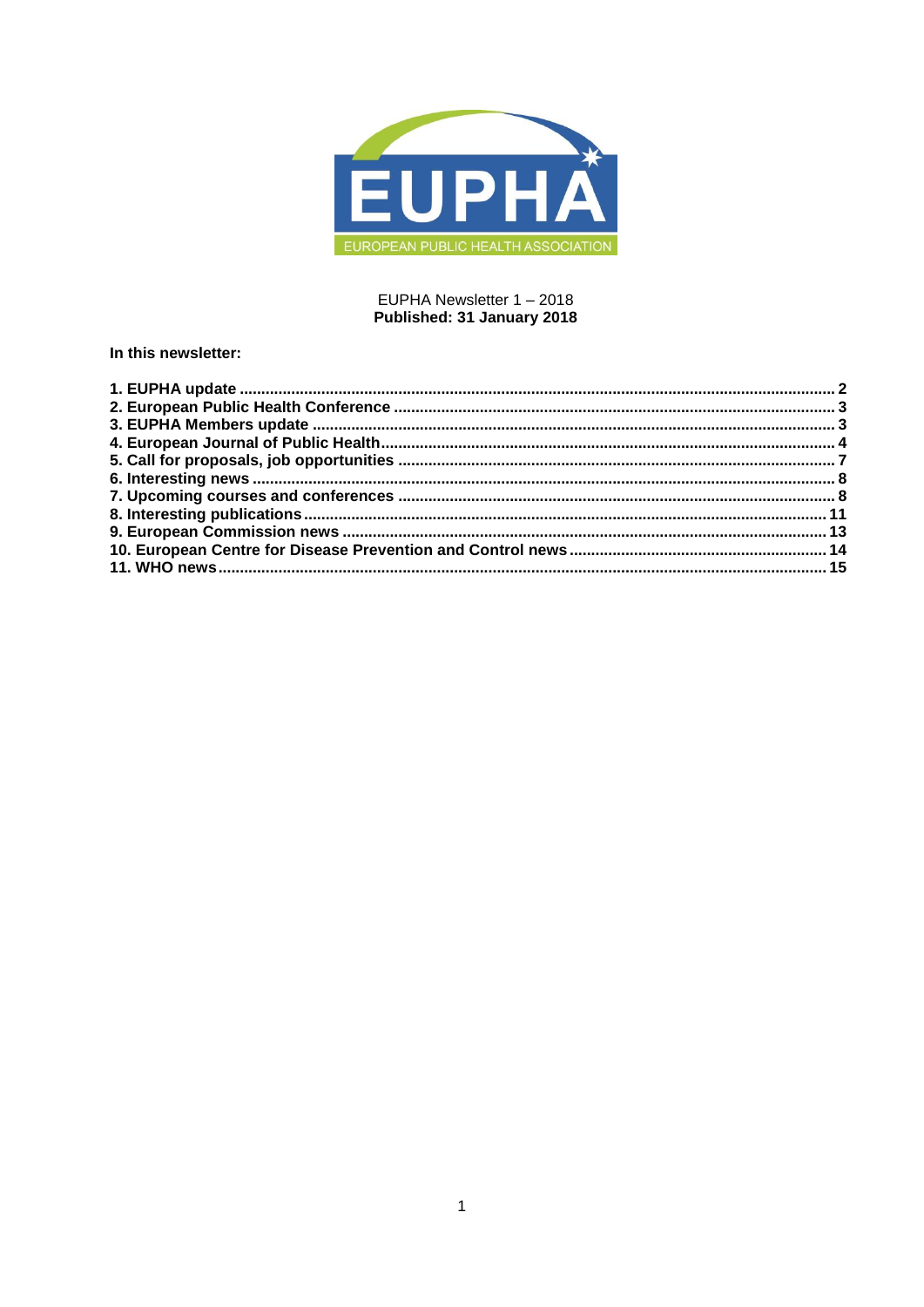# <span id="page-1-0"></span>**1. EUPHA update**

## **EUPHA publishes e-collection on vaccination**

The European Public Health Association (EUPHA) publishes its e-collection: 'Facing the facts: [challenges in vaccinating Europe'.](https://academic.oup.com/eurpub/pages/vaccination_issues) This e-collection reflects on challenges in vaccination in the European region and includes a selection of scientific peer-reviewed articles recently published in the European Journal of Public Health. The e-collection is accompanied by an editorial written by the president of the EUPHA section on Infectious Diseases Control, Dr Aura Timen, and colleagues.

## **EUPHA president speaks on keeping health at the core of the European agenda**

During the 5th Annual scientific conference of the European Association of Psychosomatic Medicine (EAPM) in June 2017 in Barcelona, Spain, the EUPHA president, Dr Natasha Azzopardi Muscat, was interviewed on the importance of keeping health at the core of the European agenda. [https://drive.google.com/file/d/1F9qQT\\_2...](https://drive.google.com/file/d/1F9qQT_2ElCrE6nHntfzuJNetB-cozA0h/view)

## **MERH Congress on Migration, Ethnicity, Race and Health: book your place now! The deadline for early registration is 2 February!**

The full preliminary programme for the MERH Congress on Migration, Ethnicity, Race and Health 17- 19 May in Edinburgh is now available at: [http://www.merhcongress.com](http://www.merhcongress.com/)

The programme offers a range of exciting plenary lectures, workshops as well as oral and poster presentions from many parts of the world covering a variety of issues related to policies, research, practice and training within our general theme. You may find more information on the objectives and ambitions of the Congress in a recent letter by Professor Raj Bhopal published in the Lancet: [Unity in the fields of migration, ethnicity, race and health.](http://lancet-alerts.elsevier.com/cgi-bin23/DM/x/nBI1g0ImPEI0ZlS0Bd1IQ0Eu)

## **Lancet editorial mentions the World Congress on migrant health as key event**

In a recent editorial to the Lancet (January 2018), the editorial on protecting migrant women, specifically mentions the World Congress on Migrant Health, organised from 17-19 May 2018 in Edinburgh, Scotland, as a key event in discussing migrant health issues in 2018. This World Congress is co-organised by EUPHA and the EUPHA section on Migrant and ethnic minority health. "In May, 2018, the first [World Congress on Migration](http://www.unhcr.org/569f8f419.pdf) and Health will be held in Edinburgh, Scotland, and should provide a platform to discuss strategies for improving the health of, and health care for, migrants. Later in 2018, *The Lancet* Commission on Migration and Health will tackle the key issues that affect the health of migrants. It will also articulate evidence-based approaches to inform public discourse and policy. At the UN General Assembly, the Global Compact for Migration is expected to give the world an international treaty, a concerted response to migration crises to ensure a humane approach towards the millions of people who have been displaced because of conflict, poverty, or climate change. Protecting migrants during and after migration is our responsibility." [http://www.thelancet.com/journals/lanpub...](http://www.thelancet.com/journals/lanpub/article/PIIS2468-2667(17)30244-X/fulltext?elsca1=etoc)

## **GENCAD project: factsheets now available**

EUPHA is very proud to be a partner in the GENCAD project. This project aimed to improve the knowledge and awareness of sex and gender differences in chronic diseases, using coronary artery disease (CAD) as an example to highlight differences between women and men in prevention and treatment in European countries.

Factsheets in 24 languages assemble the knowledge on gender differences in prevention, clinical manifestation, disease mechanisms, diagnosis, response to therapies and outcomes for the general public and health care professionals.

[https://ec.europa.eu/health/social\\_deter...](https://ec.europa.eu/health/social_determinants/projects/ep_funded_projects_en#fragm)

### **EUPHA section on Environment and health**

The EUPHA section on Environment-related diseases has decided to change its name as per 1 January 2018 into EUPHA section on Environment and health. <https://eupha.org/environment-and-health>

## **EUPHA active at European level**

In the month of January, EUPHA representatives attended a large number of European-level meetings including: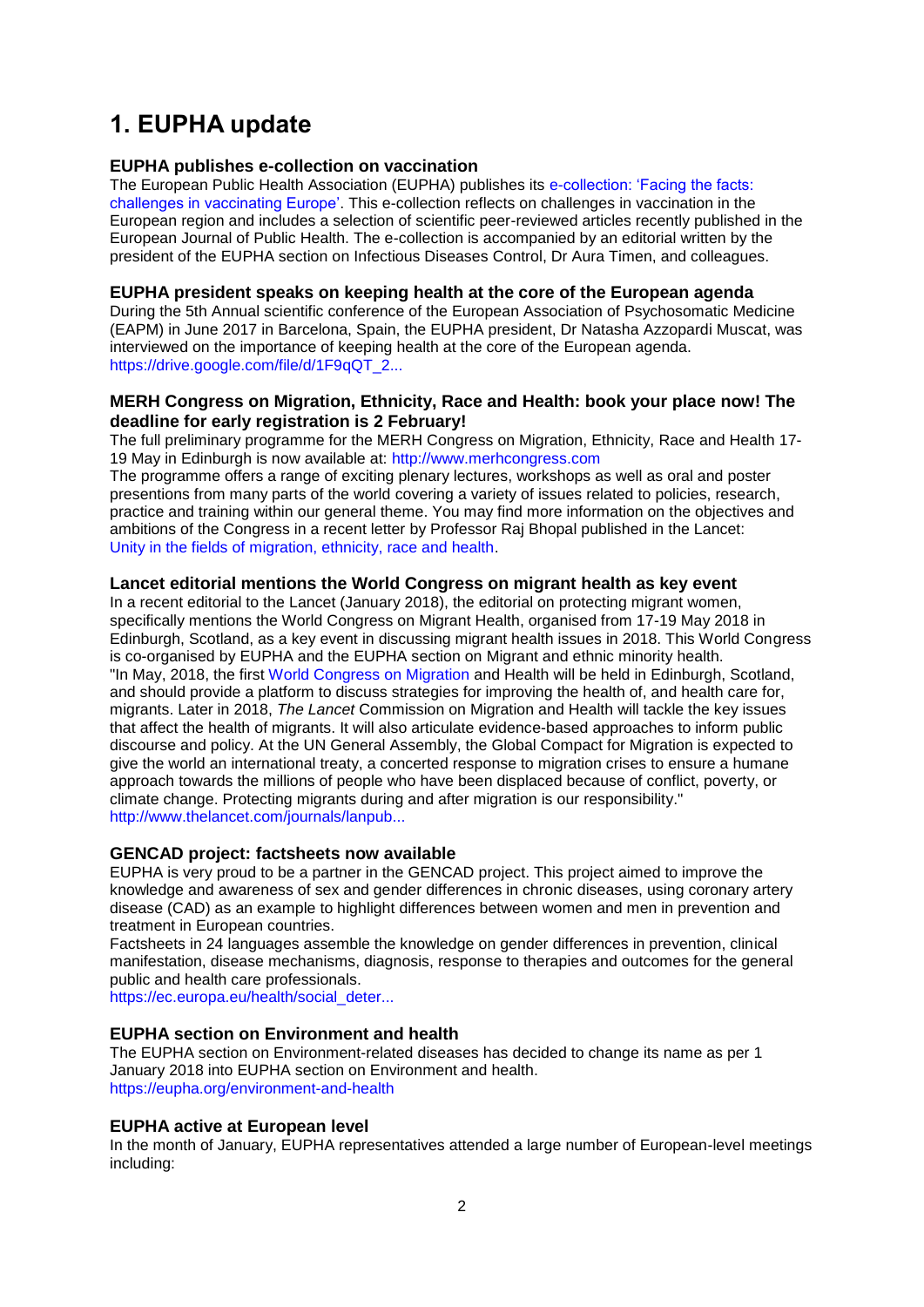- Round table at the European Parliament on 'Identifying and transferring innovation in comparative Health Services and Systems research', organised by Health First Europe and To-reach consortium - on 29 January, presentation by EUPHA president, Natasha Azzopardi Muscat.
- Plenary meeting of the Expert Panel on effective ways of investing in Health on 30 January.
- High level meetings with DG Sante, European Commission.

# <span id="page-2-0"></span>**2. European Public Health Conference**





**11th European Public Health Conference: 'Winds of change: towards new ways of improving public health in Europe', Cankarjev Dom, Ljubljana, Slovenia, 28 November 1 December 2018**

## **Abstract Submission opens 1 February**

Abstract submission does not have to be confined to the conference theme 'Winds of change: towards new ways of improving public health in Europe'. Abstracts are invited for workshops, oral presentations, pitch presentations and posters. Prizes will be awarded for the best oral, poster and early career professional's presentation.

Do not miss the opportunity to be recognized for your hard work. Abstracts and workshop proposals can be submitted [here.](https://ephconference.eu/)

## **Abstract Mentor Programme**

The Abstract Mentor Programme offers an opportunity for young and/or less experienced abstract submitters to receive feedback from experienced reviewers on their abstracts. See EPH Conference [website](https://ephconference.eu/) for more information.

## **New EPH Conference website launch 2 February**

We are pleased to announce the launch of the new EPH Conference website with a fresh look and easy to access information. The website is responsive to different screen sizes and gives better access to information on Conference Programme, Presenters' Information, Greening the Conference and Travel and Accommodation. We will be constantly updating the contents with helpful information, announcements and news throughout the year. We invite you to visit the new website as of 2 February at<https://ephconference.eu/>

## <span id="page-2-1"></span>**3. EUPHA Members update**

## **FPH monthly ebulletin January 2018**

The Faculty of Public Health in the United Kingdom publishes a regular ebulletin for its members. In the issue of January, the president of the UK Faculty, Prof John Middleton, invites the public health community to stand up for the public's health and make a different at a community, national and global level. He refers to the 'list of forbidden words' handed to the US Center for Diseases Control and is warning about the effects of belligerence and ignorance. [https://www.washingtonpost.com/national/...](https://www.washingtonpost.com/national/health-science/cdc-gets-list-of-forbidden-words-fetus-transgender-diversity/2017/12/15/f503837a-e1cf-11e7-89e8-edec16379010_story.html?tid=ss_fb-amp&utm_term=.1)

## **SESPAS publishes document on analysis, control and prevention of Iatrogenesis**

SESPAS together with the Spanish Medical Colleges Organization have recently signed a collaboration agreement and published a joint document on the analysis, control and prevention of IATROGENESIS. The aim is to raise attention on this important public health problem in Spain and the need to minimize its impact. A working group on Iatrogenesis has been constituted with experts from both organizations.

The document, first of a series, includes 1) a conceptual definition of the problem; 2) general and specific areas of iatrogenesis; 3) estimates of its potential impact and social costs; 4) possible causes and determinants; 5) considerations regarding prevention and control, including recommendations.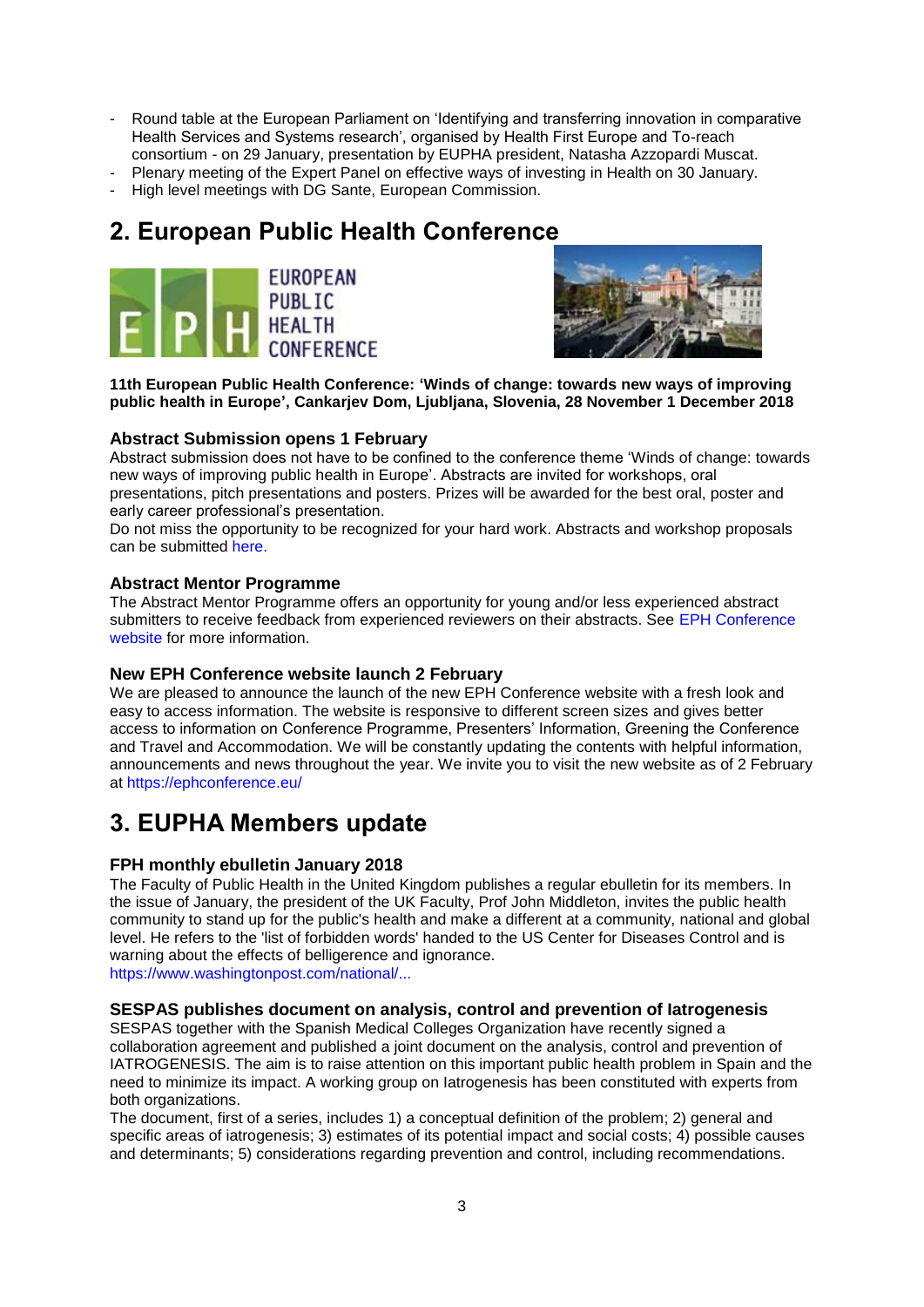We believe it should be a useful document for other countries and are happy to receive any comments as well as potential collaborators: [http://sespas.es/wp-content/uploads/2017/09/English-IATROGENIA-](http://sespas.es/wp-content/uploads/2017/09/English-IATROGENIA-DOCUMENTO-SESPAS-OMC-JUNIO-2017.pdf)[DOCUMENTO-SESPAS-OMC-JUNIO-2017.pdf](http://sespas.es/wp-content/uploads/2017/09/English-IATROGENIA-DOCUMENTO-SESPAS-OMC-JUNIO-2017.pdf)

## **Netherlands Public Health Federation network table**

On the 8th of February, the Netherlands Public Health Federation is organising a 'network table' on 'practice what you preach'. The discussion reflects on possibilities and principles for employers to increase the health of their employees.

The NPHF network tables is a recently introduced initiative and aims to put all parties concerned around the table to discuss not only options on how to tackle a health issue, but also on specific actions to be undertaken by the parties.

## **French Society of Public Health debates health education**

Prof Laurent Gerbaud, member of the French Society of Public Health (SFSP) reports on the need for lifelong health education, so that individuals have all the information and means to promote a healthy lifestyle. The new national health strategy 2018-2020 in France includes health promoting activities that help develop individual competencies to create a healthy environment. [http://www.sfsp.fr/content-page/111-doss...](http://www.sfsp.fr/content-page/111-dossiers-documentaires/9778-education-pour-la-sante#liens-utiles)

## **Belgian Association of Public Health joins the Stockholm Declaration**

The national public health association in Belgium has joined the [Stockholm Declaration](https://eupha.org/repository/advocacy/Stockholm_declaration/Stockholm_declaration_7.pdf) on sustaining health and resilient communities. This Declaration was set up by the European Public Health Association and the Swedish Association for Social Medicine and invites other NGOs to fully engage in collaboration across professions to promote sustainable and healthy communities throughout Europe and beyond.

# <span id="page-3-0"></span>**4. European Journal of Public Health**



[The European Journal of Public Health](http://eurpub.oxfordjournals.org/) is a multidisciplinary journal in the field of public health.

The EJPH is published bimonthly. The journal provides a forum for discussion and debate of current international public health issues with a focus on the European region. In 2017, the impact factor of the journal is at 2.431. The 5-year impact factor is 2.664.

The EJPH is the official journal of EUPHA.

EJPH Volume 28 Issue 1 just published **Editorials** [Challenges for prevention research](http://euphapedia.eupha.org/newsletter/https:/academic.oup.com/eurpub/article/28/1/1/4811963) [François Alla](http://euphapedia.eupha.org/newsletter/https:/academic.oup.com/eurpub/search-results?f_Authors=Fran%c3%a7ois+Alla) **Tarticle1** 

[Moving towards compulsory vaccination: the Italian experience](http://euphapedia.eupha.org/newsletter/https:/academic.oup.com/eurpub/article/28/1/2/4811969) [Walter Ricciardi;](http://euphapedia.eupha.org/newsletter/https:/academic.oup.com/eurpub/search-results?f_Authors=Walter+Ricciardi) [Stefania Boccia;](http://euphapedia.eupha.org/newsletter/https:/academic.oup.com/eurpub/search-results?f_Authors=Stefania+Boccia) [Roberta Siliquini](http://euphapedia.eupha.org/newsletter/https:/academic.oup.com/eurpub/search-results?f_Authors=Roberta+Siliquini) [\[article\]](https://doi.org/10.1093/eurpub/ckx214)

#### **Socioeconomic determinants**

[Shifting determinants of health inequalities in unstable times: Portugal as a case study](http://euphapedia.eupha.org/newsletter/https:/academic.oup.com/eurpub/article/28/1/4/3860927) [Inês Campos-Matos;](http://euphapedia.eupha.org/newsletter/https:/academic.oup.com/eurpub/search-results?f_Authors=In%c3%aas+Campos-Matos) [Giuliano Russo;](http://euphapedia.eupha.org/newsletter/https:/academic.oup.com/eurpub/search-results?f_Authors=Giuliano+Russo) [Luzia Gonçalves](http://euphapedia.eupha.org/newsletter/https:/academic.oup.com/eurpub/search-results?f_Authors=Luzia+Gon%c3%a7alves) **Tarticle1** [https://doi.org/10.1093/eurpub/ckx080](http://euphapedia.eupha.org/newsletter/https:/doi.org/10.1093/eurpub/ckx080)

[Effects of a counselling intervention to improve contraception in deprived neighbourhoods: a](http://euphapedia.eupha.org/newsletter/https:/academic.oup.com/eurpub/article/28/1/10/3739765)  [randomized controlled trial](http://euphapedia.eupha.org/newsletter/https:/academic.oup.com/eurpub/article/28/1/10/3739765) [Elia Díez;](http://euphapedia.eupha.org/newsletter/https:/academic.oup.com/eurpub/search-results?f_Authors=Elia+D%c3%adez) [Maria J López;](http://euphapedia.eupha.org/newsletter/https:/academic.oup.com/eurpub/search-results?f_Authors=Maria+J+L%c3%b3pez) [Marc Marí-Dell'Olmo;](http://euphapedia.eupha.org/newsletter/https:/academic.oup.com/eurpub/search-results?f_Authors=Marc+Mar%c3%ad-Dell%e2%80%99Olmo) [Laia Nebot;](http://euphapedia.eupha.org/newsletter/https:/academic.oup.com/eurpub/search-results?f_Authors=Laia+Nebot) [Gloria Pérez](http://euphapedia.eupha.org/newsletter/https:/academic.oup.com/eurpub/search-results?f_Authors=Gloria+P%c3%a9rez) ... **Tarticle1** 

[Loneliness and objectively measured physical capability in middle-aged adults](http://euphapedia.eupha.org/newsletter/https:/academic.oup.com/eurpub/article/28/1/16/3854995) [Rikke Lund;](http://euphapedia.eupha.org/newsletter/https:/academic.oup.com/eurpub/search-results?f_Authors=Rikke+Lund) [Jelena Laban;](http://euphapedia.eupha.org/newsletter/https:/academic.oup.com/eurpub/search-results?f_Authors=Jelena+Laban) [Gitte L Petersen;](http://euphapedia.eupha.org/newsletter/https:/academic.oup.com/eurpub/search-results?f_Authors=Gitte+L+Petersen) [Agnete Dissing;](http://euphapedia.eupha.org/newsletter/https:/academic.oup.com/eurpub/search-results?f_Authors=Agnete+Dissing) [Åse Marie Hansen](http://euphapedia.eupha.org/newsletter/https:/academic.oup.com/eurpub/search-results?f_Authors=%c3%85se+Marie+Hansen) ...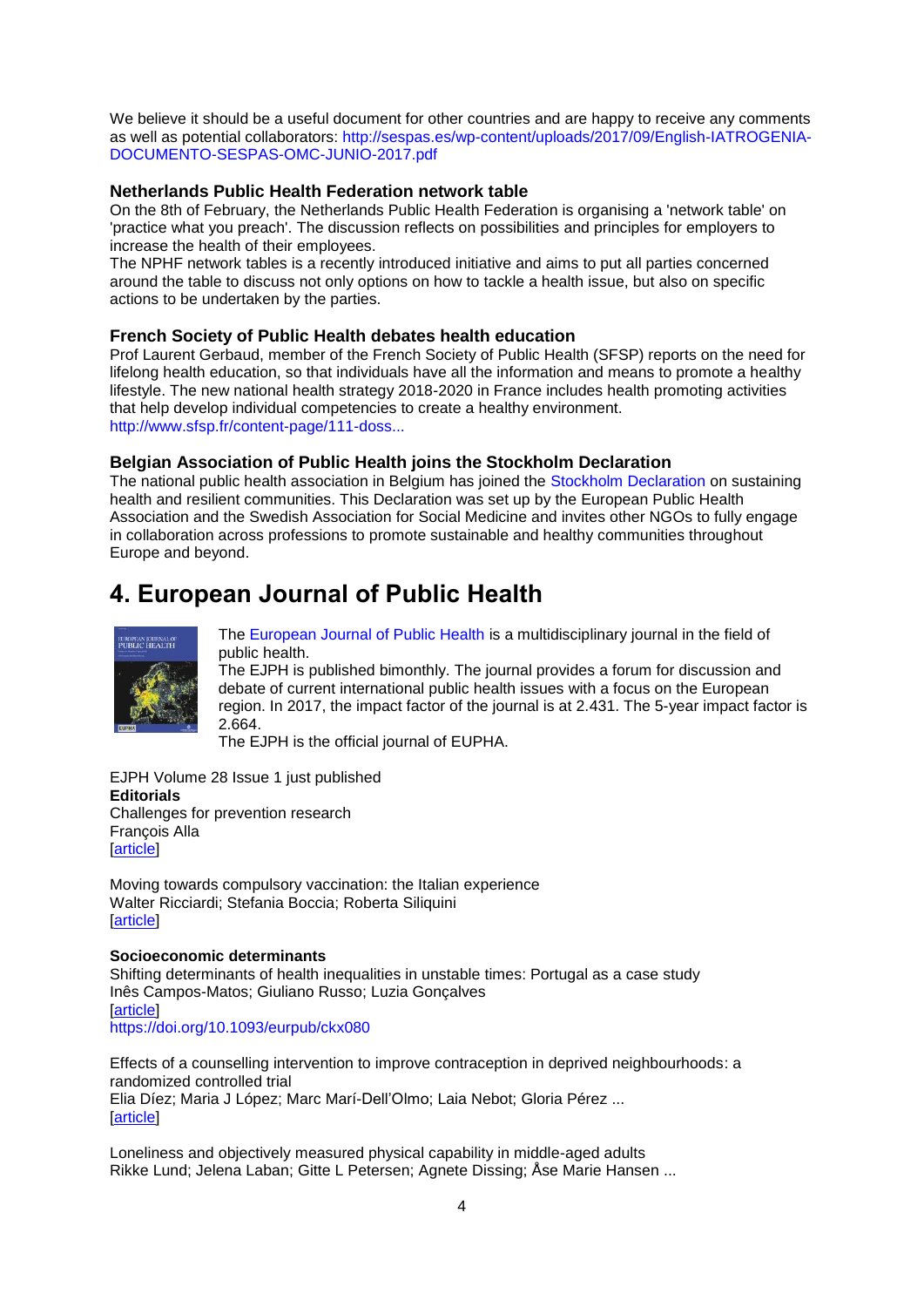[\[article\]](https://doi.org/10.1093/eurpub/ckx069)

[Resident participation in neighbourhood audit tools —](http://euphapedia.eupha.org/newsletter/https:/academic.oup.com/eurpub/article/28/1/23/3861127) a scoping review [Aafke C L Hofland;](http://euphapedia.eupha.org/newsletter/https:/academic.oup.com/eurpub/search-results?f_Authors=Aafke+C+L+Hofland) [Jeroen Devilee;](http://euphapedia.eupha.org/newsletter/https:/academic.oup.com/eurpub/search-results?f_Authors=Jeroen+Devilee) [Elise van Kempen;](http://euphapedia.eupha.org/newsletter/https:/academic.oup.com/eurpub/search-results?f_Authors=Elise+van+Kempen) [Lea den Broeder](http://euphapedia.eupha.org/newsletter/https:/academic.oup.com/eurpub/search-results?f_Authors=Lea+den+Broeder) **Tarticle1** 

Ethnicity and place: [the geography of diabetes inequalities under a strong welfare state](http://euphapedia.eupha.org/newsletter/https:/academic.oup.com/eurpub/article/28/1/30/4430790) [Elias Nosrati;](http://euphapedia.eupha.org/newsletter/https:/academic.oup.com/eurpub/search-results?f_Authors=Elias+Nosrati) [Anne Karen Jenum;](http://euphapedia.eupha.org/newsletter/https:/academic.oup.com/eurpub/search-results?f_Authors=Anne+Karen+Jenum) [Anh Thi Tran;](http://euphapedia.eupha.org/newsletter/https:/academic.oup.com/eurpub/search-results?f_Authors=Anh+Thi+Tran) [Sir Michael Marmot;](http://euphapedia.eupha.org/newsletter/https:/academic.oup.com/eurpub/search-results?f_Authors=Sir+Michael+Marmot) [Lawrence Peter King](http://euphapedia.eupha.org/newsletter/https:/academic.oup.com/eurpub/search-results?f_Authors=Lawrence+Peter+King) [\[article\]](https://doi.org/10.1093/eurpub/ckx119)

[Quality of and access to green space in relation to psychological distress: results from a population](http://euphapedia.eupha.org/newsletter/https:/academic.oup.com/eurpub/article/28/1/35/2907856)[based cross-sectional study as part of the EURO-URHIS 2 project](http://euphapedia.eupha.org/newsletter/https:/academic.oup.com/eurpub/article/28/1/35/2907856) [D Pope;](http://euphapedia.eupha.org/newsletter/https:/academic.oup.com/eurpub/search-results?f_Authors=D+Pope) [R Tisdall;](http://euphapedia.eupha.org/newsletter/https:/academic.oup.com/eurpub/search-results?f_Authors=R+Tisdall) [J Middleton;](http://euphapedia.eupha.org/newsletter/https:/academic.oup.com/eurpub/search-results?f_Authors=J+Middleton) [A Verma;](http://euphapedia.eupha.org/newsletter/https:/academic.oup.com/eurpub/search-results?f_Authors=A+Verma) [E van Ameijden](http://euphapedia.eupha.org/newsletter/https:/academic.oup.com/eurpub/search-results?f_Authors=E+van+Ameijden) ... [\[article\]](https://doi.org/10.1093/eurpub/ckv094)

#### **Child and adolescent health**

[Cost-effectiveness of tobacco control policies and programmes targeting adolescents: a systematic](http://euphapedia.eupha.org/newsletter/https:/academic.oup.com/eurpub/article/28/1/39/4753709)  [review](http://euphapedia.eupha.org/newsletter/https:/academic.oup.com/eurpub/article/28/1/39/4753709)

[Teresa Leão;](http://euphapedia.eupha.org/newsletter/https:/academic.oup.com/eurpub/search-results?f_Authors=Teresa+Le%c3%a3o) [Anton E Kunst;](http://euphapedia.eupha.org/newsletter/https:/academic.oup.com/eurpub/search-results?f_Authors=Anton+E+Kunst) [Julian Perelman](http://euphapedia.eupha.org/newsletter/https:/academic.oup.com/eurpub/search-results?f_Authors=Julian+Perelman) **[\[article\]](https://doi.org/10.1093/eurpub/ckx215)** 

## **[Sustainability of outdoor school ground smoking bans at secondary schools: a mixed-method](http://euphapedia.eupha.org/newsletter/https:/academic.oup.com/eurpub/article/28/1/43/3960237)  [study](http://euphapedia.eupha.org/newsletter/https:/academic.oup.com/eurpub/article/28/1/43/3960237)**

[A D Rozema;](http://euphapedia.eupha.org/newsletter/https:/academic.oup.com/eurpub/search-results?f_Authors=A+D+Rozema) [J J P Mathijssen;](http://euphapedia.eupha.org/newsletter/https:/academic.oup.com/eurpub/search-results?f_Authors=J+J+P+Mathijssen) [M W J Jansen;](http://euphapedia.eupha.org/newsletter/https:/academic.oup.com/eurpub/search-results?f_Authors=M+W+J+Jansen) [J A M van Oers](http://euphapedia.eupha.org/newsletter/https:/academic.oup.com/eurpub/search-results?f_Authors=J+A+M+van+Oers) [\[article\]](https://doi.org/10.1093/eurpub/ckx099)

[Factors associated with the prevalence of adolescent binge drinking in the urban areas of Greater](http://euphapedia.eupha.org/newsletter/https:/academic.oup.com/eurpub/article/28/1/49/2907872)  [Manchester](http://euphapedia.eupha.org/newsletter/https:/academic.oup.com/eurpub/article/28/1/49/2907872) [Panchami Elisaus;](http://euphapedia.eupha.org/newsletter/https:/academic.oup.com/eurpub/search-results?f_Authors=Panchami+Elisaus) [Greg Williams;](http://euphapedia.eupha.org/newsletter/https:/academic.oup.com/eurpub/search-results?f_Authors=Greg+Williams) [Michael Bourke;](http://euphapedia.eupha.org/newsletter/https:/academic.oup.com/eurpub/search-results?f_Authors=Michael+Bourke) [Gary Clough;](http://euphapedia.eupha.org/newsletter/https:/academic.oup.com/eurpub/search-results?f_Authors=Gary+Clough) [Annie Harrison](http://euphapedia.eupha.org/newsletter/https:/academic.oup.com/eurpub/search-results?f_Authors=Annie+Harrison) ... [\[article\]](https://doi.org/10.1093/eurpub/ckv115)

#### **Migration and health**

[Migrant women living with HIV in Europe: are they facing inequalities in the prevention of mother-to](http://euphapedia.eupha.org/newsletter/https:/academic.oup.com/eurpub/article/28/1/55/3760079)[child-transmission of HIV?: The European Pregnancy and Paediatric HIV Cohort Collaboration](http://euphapedia.eupha.org/newsletter/https:/academic.oup.com/eurpub/article/28/1/55/3760079)  [\(EPPICC\) study group in EuroCoord\\*](http://euphapedia.eupha.org/newsletter/https:/academic.oup.com/eurpub/article/28/1/55/3760079)

[G Favarato;](http://euphapedia.eupha.org/newsletter/https:/academic.oup.com/eurpub/search-results?f_Authors=G+Favarato) [H Bailey;](http://euphapedia.eupha.org/newsletter/https:/academic.oup.com/eurpub/search-results?f_Authors=H+Bailey) [F Burns;](http://euphapedia.eupha.org/newsletter/https:/academic.oup.com/eurpub/search-results?f_Authors=F+Burns) [L Prieto;](http://euphapedia.eupha.org/newsletter/https:/academic.oup.com/eurpub/search-results?f_Authors=L+Prieto) [A Soriano-Arandes](http://euphapedia.eupha.org/newsletter/https:/academic.oup.com/eurpub/search-results?f_Authors=A+Soriano-Arandes) ... [\[article\]](https://doi.org/10.1093/eurpub/ckx048)

[International migrants' use of emergency departments in Europe compared with non-migrants' use: a](http://euphapedia.eupha.org/newsletter/https:/academic.oup.com/eurpub/article/28/1/61/3828489)  [systematic review](http://euphapedia.eupha.org/newsletter/https:/academic.oup.com/eurpub/article/28/1/61/3828489) [Sarah H Credé;](http://euphapedia.eupha.org/newsletter/https:/academic.oup.com/eurpub/search-results?f_Authors=Sarah+H+Cred%c3%a9) [Elizabeth Such;](http://euphapedia.eupha.org/newsletter/https:/academic.oup.com/eurpub/search-results?f_Authors=Elizabeth+Such) [Suzanne Mason](http://euphapedia.eupha.org/newsletter/https:/academic.oup.com/eurpub/search-results?f_Authors=Suzanne+Mason) [\[article\]](https://doi.org/10.1093/eurpub/ckx057)

[Gypsy, Roma and Traveller access to and engagement with health services: a systematic review](http://euphapedia.eupha.org/newsletter/https:/academic.oup.com/eurpub/article/28/1/74/4811973) [Alison McFadden;](http://euphapedia.eupha.org/newsletter/https:/academic.oup.com/eurpub/search-results?f_Authors=Alison+McFadden) [Lindsay Siebelt;](http://euphapedia.eupha.org/newsletter/https:/academic.oup.com/eurpub/search-results?f_Authors=Lindsay+Siebelt) [Anna Gavine;](http://euphapedia.eupha.org/newsletter/https:/academic.oup.com/eurpub/search-results?f_Authors=Anna+Gavine) [Karl Atkin;](http://euphapedia.eupha.org/newsletter/https:/academic.oup.com/eurpub/search-results?f_Authors=Karl+Atkin) [Kerry Bell](http://euphapedia.eupha.org/newsletter/https:/academic.oup.com/eurpub/search-results?f_Authors=Kerry+Bell) ... [\[article\]](https://doi.org/10.1093/eurpub/ckx226)

[Primary care for refugees and newly arrived migrants in Europe: a](http://euphapedia.eupha.org/newsletter/https:/academic.oup.com/eurpub/article/28/1/82/4732525) qualitative study on health needs, [barriers and wishes](http://euphapedia.eupha.org/newsletter/https:/academic.oup.com/eurpub/article/28/1/82/4732525)

[Tessa van Loenen;](http://euphapedia.eupha.org/newsletter/https:/academic.oup.com/eurpub/search-results?f_Authors=Tessa+van+Loenen) [Maria van den Muijsenbergh;](http://euphapedia.eupha.org/newsletter/https:/academic.oup.com/eurpub/search-results?f_Authors=Maria+van+den+Muijsenbergh) [Marrigje Hofmeester;](http://euphapedia.eupha.org/newsletter/https:/academic.oup.com/eurpub/search-results?f_Authors=Marrigje+Hofmeester) [Christopher Dowrick;](http://euphapedia.eupha.org/newsletter/https:/academic.oup.com/eurpub/search-results?f_Authors=Christopher+Dowrick) [Nadja](http://euphapedia.eupha.org/newsletter/https:/academic.oup.com/eurpub/search-results?f_Authors=Nadja+van+Ginneken)  [van Ginneken](http://euphapedia.eupha.org/newsletter/https:/academic.oup.com/eurpub/search-results?f_Authors=Nadja+van+Ginneken) ... **Tarticle1** 

#### **Physical activity**

[The impact of greenspace and condition of the neighbourhood on child overweight](http://euphapedia.eupha.org/newsletter/https:/academic.oup.com/eurpub/article/28/1/88/3077015) [Annemarie A H Schalkwijk;](http://euphapedia.eupha.org/newsletter/https:/academic.oup.com/eurpub/search-results?f_Authors=Annemarie+A+H+Schalkwijk) [Babette C van der Zwaard;](http://euphapedia.eupha.org/newsletter/https:/academic.oup.com/eurpub/search-results?f_Authors=Babette+C+van+der+Zwaard) [Giel Nijpels;](http://euphapedia.eupha.org/newsletter/https:/academic.oup.com/eurpub/search-results?f_Authors=Giel+Nijpels) [Petra J M Elders;](http://euphapedia.eupha.org/newsletter/https:/academic.oup.com/eurpub/search-results?f_Authors=Petra+J+M+Elders) [Lucinda Platt](http://euphapedia.eupha.org/newsletter/https:/academic.oup.com/eurpub/search-results?f_Authors=Lucinda+Platt) [\[article\]](https://doi.org/10.1093/eurpub/ckx037)

Community-level [football injury epidemiology: traumatic injuries treated at Swedish emergency](http://euphapedia.eupha.org/newsletter/https:/academic.oup.com/eurpub/article/28/1/94/3828488)  [medical facilities](http://euphapedia.eupha.org/newsletter/https:/academic.oup.com/eurpub/article/28/1/94/3828488)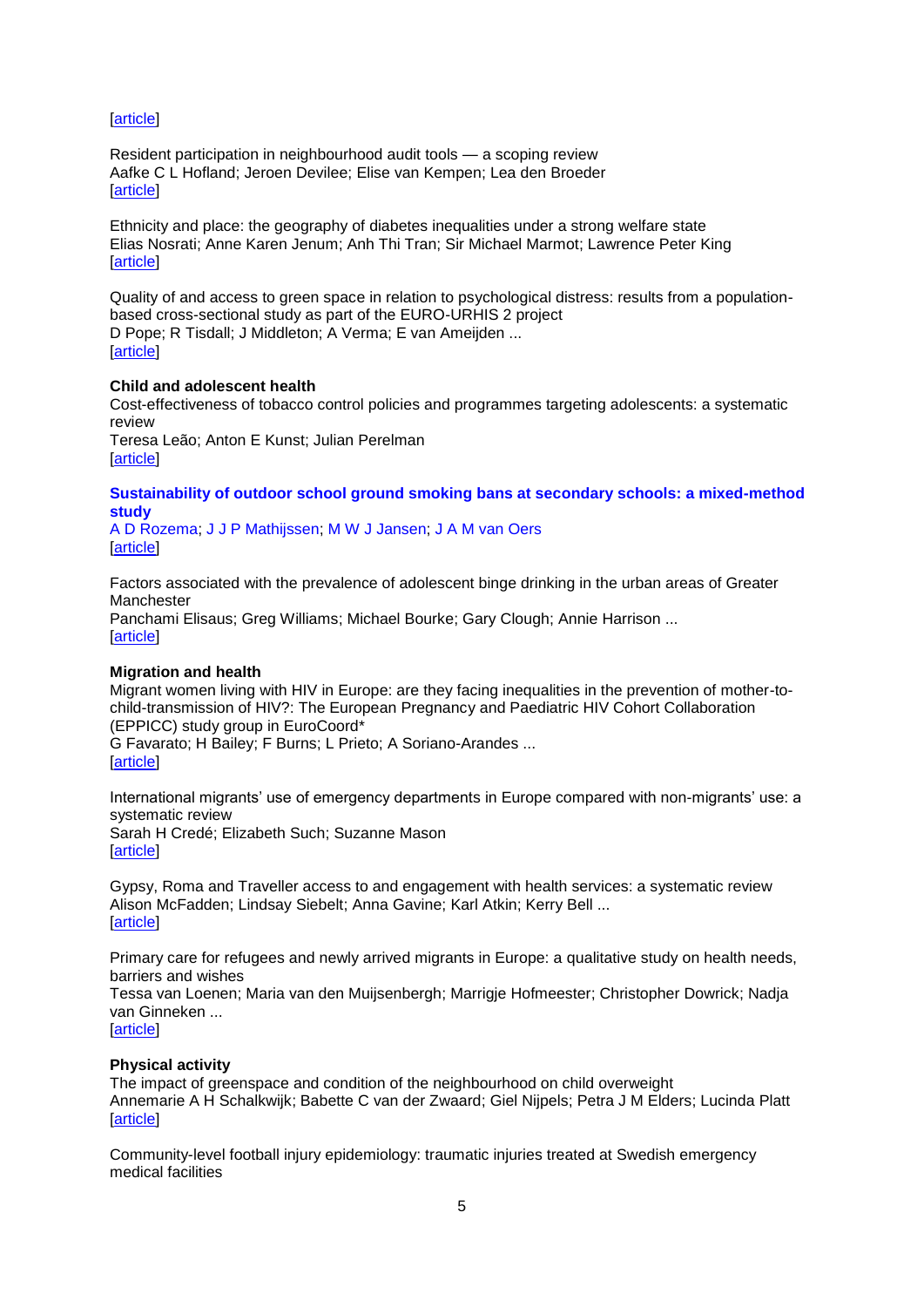[Toomas Timpka;](http://euphapedia.eupha.org/newsletter/https:/academic.oup.com/eurpub/search-results?f_Authors=Toomas+Timpka) [Jan Schyllander;](http://euphapedia.eupha.org/newsletter/https:/academic.oup.com/eurpub/search-results?f_Authors=Jan+Schyllander) [Diana Stark Ekman;](http://euphapedia.eupha.org/newsletter/https:/academic.oup.com/eurpub/search-results?f_Authors=Diana+Stark+Ekman) [Robert Ekman;](http://euphapedia.eupha.org/newsletter/https:/academic.oup.com/eurpub/search-results?f_Authors=Robert+Ekman) [Örjan Dahlström](http://euphapedia.eupha.org/newsletter/https:/academic.oup.com/eurpub/search-results?f_Authors=%c3%96rjan+Dahlstr%c3%b6m) ... [\[article\]](https://doi.org/10.1093/eurpub/ckx053)

[Exploring the interrelationship between sport, health and social outcomes in the UK: implications for](http://euphapedia.eupha.org/newsletter/https:/academic.oup.com/eurpub/article/28/1/99/3828523)  [health policy](http://euphapedia.eupha.org/newsletter/https:/academic.oup.com/eurpub/article/28/1/99/3828523) [Paul Downward;](http://euphapedia.eupha.org/newsletter/https:/academic.oup.com/eurpub/search-results?f_Authors=Paul+Downward) [Kirstin Hallmann;](http://euphapedia.eupha.org/newsletter/https:/academic.oup.com/eurpub/search-results?f_Authors=Kirstin+Hallmann) [Simona Rasciute](http://euphapedia.eupha.org/newsletter/https:/academic.oup.com/eurpub/search-results?f_Authors=Simona+Rasciute)

[\[article\]](https://doi.org/10.1093/eurpub/ckx063)

[Policy determinants of physical activity across the life](http://euphapedia.eupha.org/newsletter/https:/academic.oup.com/eurpub/article/28/1/105/4557560) course: a 'DEDIPAC' umbrella systematic [literature review](http://euphapedia.eupha.org/newsletter/https:/academic.oup.com/eurpub/article/28/1/105/4557560)

[Anna Puggina;](http://euphapedia.eupha.org/newsletter/https:/academic.oup.com/eurpub/search-results?f_Authors=Anna+Puggina) [Katina Aleksovska;](http://euphapedia.eupha.org/newsletter/https:/academic.oup.com/eurpub/search-results?f_Authors=Katina+Aleksovska) [Christoph Buck;](http://euphapedia.eupha.org/newsletter/https:/academic.oup.com/eurpub/search-results?f_Authors=Christoph+Buck) [Con Burns;](http://euphapedia.eupha.org/newsletter/https:/academic.oup.com/eurpub/search-results?f_Authors=Con+Burns) [Greet Cardon](http://euphapedia.eupha.org/newsletter/https:/academic.oup.com/eurpub/search-results?f_Authors=Greet+Cardon) ... [\[article\]](https://doi.org/10.1093/eurpub/ckx174)

### **Infectious diseases**

[Mumps clinical diagnostic uncertainty](http://euphapedia.eupha.org/newsletter/https:/academic.oup.com/eurpub/article/28/1/119/3867015) [Fabio Magurano;](http://euphapedia.eupha.org/newsletter/https:/academic.oup.com/eurpub/search-results?f_Authors=Fabio+Magurano) [Melissa Baggieri;](http://euphapedia.eupha.org/newsletter/https:/academic.oup.com/eurpub/search-results?f_Authors=Melissa+Baggieri) [Antonella Marchi;](http://euphapedia.eupha.org/newsletter/https:/academic.oup.com/eurpub/search-results?f_Authors=Antonella+Marchi) [Paola Bucci;](http://euphapedia.eupha.org/newsletter/https:/academic.oup.com/eurpub/search-results?f_Authors=Paola+Bucci) [Giovanni Rezza](http://euphapedia.eupha.org/newsletter/https:/academic.oup.com/eurpub/search-results?f_Authors=Giovanni+Rezza) ... **Tarticle1** 

[Disability weights for infectious diseases in four European countries: comparison between countries](http://euphapedia.eupha.org/newsletter/https:/academic.oup.com/eurpub/article/28/1/124/4111224)  [and across respondent characteristics](http://euphapedia.eupha.org/newsletter/https:/academic.oup.com/eurpub/article/28/1/124/4111224)

[Charline Maertens de Noordhout;](http://euphapedia.eupha.org/newsletter/https:/academic.oup.com/eurpub/search-results?f_Authors=Charline+Maertens+de+Noordhout) [Brecht Devleesschauwer;](http://euphapedia.eupha.org/newsletter/https:/academic.oup.com/eurpub/search-results?f_Authors=Brecht+Devleesschauwer) [Joshua A Salomon;](http://euphapedia.eupha.org/newsletter/https:/academic.oup.com/eurpub/search-results?f_Authors=Joshua+A+Salomon) [Heather Turner;](http://euphapedia.eupha.org/newsletter/https:/academic.oup.com/eurpub/search-results?f_Authors=Heather+Turner) [Alessandro Cassini](http://euphapedia.eupha.org/newsletter/https:/academic.oup.com/eurpub/search-results?f_Authors=Alessandro+Cassini) ...

[\[article\]](https://doi.org/10.1093/eurpub/ckx090)

Socioeconomic status [and infectious intestinal disease in the community: a longitudinal study \(IID2](http://euphapedia.eupha.org/newsletter/https:/academic.oup.com/eurpub/article/28/1/134/4061086)  [study\)](http://euphapedia.eupha.org/newsletter/https:/academic.oup.com/eurpub/article/28/1/134/4061086)

[Natalie L Adams;](http://euphapedia.eupha.org/newsletter/https:/academic.oup.com/eurpub/search-results?f_Authors=Natalie+L+Adams) [Tanith C Rose;](http://euphapedia.eupha.org/newsletter/https:/academic.oup.com/eurpub/search-results?f_Authors=Tanith+C+Rose) [Jeremy Hawker;](http://euphapedia.eupha.org/newsletter/https:/academic.oup.com/eurpub/search-results?f_Authors=Jeremy+Hawker) [Mara Violato;](http://euphapedia.eupha.org/newsletter/https:/academic.oup.com/eurpub/search-results?f_Authors=Mara+Violato) [Sarah J O'Brien](http://euphapedia.eupha.org/newsletter/https:/academic.oup.com/eurpub/search-results?f_Authors=Sarah+J+O%e2%80%99Brien) ... [\[article\]](https://doi.org/10.1093/eurpub/ckx091)

[Perceptions of Zika virus risk in Germany in 2016](http://euphapedia.eupha.org/newsletter/https:/academic.oup.com/eurpub/article/28/1/139/3924511) [Julie Obenauer;](http://euphapedia.eupha.org/newsletter/https:/academic.oup.com/eurpub/search-results?f_Authors=Julie+Obenauer) [Nicole Rübsamen;](http://euphapedia.eupha.org/newsletter/https:/academic.oup.com/eurpub/search-results?f_Authors=Nicole+R%c3%bcbsamen) [Stefanie Castell;](http://euphapedia.eupha.org/newsletter/https:/academic.oup.com/eurpub/search-results?f_Authors=Stefanie+Castell) [Mahrrouz Hoodgarzadeh;](http://euphapedia.eupha.org/newsletter/https:/academic.oup.com/eurpub/search-results?f_Authors=Mahrrouz+Hoodgarzadeh) [Carolina J Klett-](http://euphapedia.eupha.org/newsletter/https:/academic.oup.com/eurpub/search-results?f_Authors=Carolina+J+Klett-Tammen)[Tammen](http://euphapedia.eupha.org/newsletter/https:/academic.oup.com/eurpub/search-results?f_Authors=Carolina+J+Klett-Tammen) ... [\[article\]](https://doi.org/10.1093/eurpub/ckx092)

[HIV-care access among people with incarceration experience in St. Petersburg, Russia](http://euphapedia.eupha.org/newsletter/https:/academic.oup.com/eurpub/article/28/1/145/4101442) [Monica S Ruiz;](http://euphapedia.eupha.org/newsletter/https:/academic.oup.com/eurpub/search-results?f_Authors=Monica+S+Ruiz) [Robert Heimer;](http://euphapedia.eupha.org/newsletter/https:/academic.oup.com/eurpub/search-results?f_Authors=Robert+Heimer) [Olga S Levina;](http://euphapedia.eupha.org/newsletter/https:/academic.oup.com/eurpub/search-results?f_Authors=Olga+S+Levina) [N V Badosova;](http://euphapedia.eupha.org/newsletter/https:/academic.oup.com/eurpub/search-results?f_Authors=N+V+Badosova) [Vadim V Rassokhin](http://euphapedia.eupha.org/newsletter/https:/academic.oup.com/eurpub/search-results?f_Authors=Vadim+V+Rassokhin) ... [\[article\]](https://doi.org/10.1093/eurpub/ckx122)

[Smoking may increase the risk of influenza hospitalization and reduce influenza vaccine effectiveness](http://euphapedia.eupha.org/newsletter/https:/academic.oup.com/eurpub/article/28/1/150/4108100)  [in the elderly](http://euphapedia.eupha.org/newsletter/https:/academic.oup.com/eurpub/article/28/1/150/4108100) [Pere Godoy;](http://euphapedia.eupha.org/newsletter/https:/academic.oup.com/eurpub/search-results?f_Authors=Pere+Godoy) [Jesús Castilla;](http://euphapedia.eupha.org/newsletter/https:/academic.oup.com/eurpub/search-results?f_Authors=Jes%c3%bas+Castilla) [Núria Soldevila;](http://euphapedia.eupha.org/newsletter/https:/academic.oup.com/eurpub/search-results?f_Authors=N%c3%baria+Soldevila) [José María Mayoral;](http://euphapedia.eupha.org/newsletter/https:/academic.oup.com/eurpub/search-results?f_Authors=Jos%c3%a9+Mar%c3%ada+Mayoral) [Diana Toledo](http://euphapedia.eupha.org/newsletter/https:/academic.oup.com/eurpub/search-results?f_Authors=Diana+Toledo) ... [\[article\]](https://doi.org/10.1093/eurpub/ckx130)

## **Cardiovascular diseases**

[EDITOR'S CHOICE](http://euphapedia.eupha.org/newsletter/https:/academic.oup.com/eurpub/search-results?f_OUPSeries=Editor%27s+Choice) [Interactive effects of sleep duration and morning/evening preference on cardiovascular risk factors](http://euphapedia.eupha.org/newsletter/https:/academic.oup.com/eurpub/article/28/1/155/3091180) [Freda Patterson;](http://euphapedia.eupha.org/newsletter/https:/academic.oup.com/eurpub/search-results?f_Authors=Freda+Patterson) [Susan Kohl Malone;](http://euphapedia.eupha.org/newsletter/https:/academic.oup.com/eurpub/search-results?f_Authors=Susan+Kohl+Malone) [Michael A Grandner;](http://euphapedia.eupha.org/newsletter/https:/academic.oup.com/eurpub/search-results?f_Authors=Michael+A+Grandner) [Alicia Lozano;](http://euphapedia.eupha.org/newsletter/https:/academic.oup.com/eurpub/search-results?f_Authors=Alicia+Lozano) [Mackenzie Perkett](http://euphapedia.eupha.org/newsletter/https:/academic.oup.com/eurpub/search-results?f_Authors=Mackenzie+Perkett) ... [\[article\]](https://doi.org/10.1093/eurpub/ckx029)

[Dietary inflammatory index and acute myocardial infarction in a large Italian case–control study](http://euphapedia.eupha.org/newsletter/https:/academic.oup.com/eurpub/article/28/1/161/3800464) [Nitin Shivappa;](http://euphapedia.eupha.org/newsletter/https:/academic.oup.com/eurpub/search-results?f_Authors=Nitin+Shivappa) [Alessandra Tavani;](http://euphapedia.eupha.org/newsletter/https:/academic.oup.com/eurpub/search-results?f_Authors=Alessandra+Tavani) [James R Hébert;](http://euphapedia.eupha.org/newsletter/https:/academic.oup.com/eurpub/search-results?f_Authors=James+R+H%c3%a9bert) [Valentina Rosato;](http://euphapedia.eupha.org/newsletter/https:/academic.oup.com/eurpub/search-results?f_Authors=Valentina+Rosato) [Carlo La Vecchia](http://euphapedia.eupha.org/newsletter/https:/academic.oup.com/eurpub/search-results?f_Authors=Carlo+La+Vecchia) **Tarticle1** 

[Association between dietary inflammatory index, and cause-specific mortality in the MONICA/KORA](http://euphapedia.eupha.org/newsletter/https:/academic.oup.com/eurpub/article/28/1/167/3797194)  [Augsburg Cohort Study](http://euphapedia.eupha.org/newsletter/https:/academic.oup.com/eurpub/article/28/1/167/3797194)

[Nitin Shivappa;](http://euphapedia.eupha.org/newsletter/https:/academic.oup.com/eurpub/search-results?f_Authors=Nitin+Shivappa) [Andrea Schneider;](http://euphapedia.eupha.org/newsletter/https:/academic.oup.com/eurpub/search-results?f_Authors=Andrea+Schneider) [James R Hébert;](http://euphapedia.eupha.org/newsletter/https:/academic.oup.com/eurpub/search-results?f_Authors=James+R+H%c3%a9bert) [Wolfgang Koenig;](http://euphapedia.eupha.org/newsletter/https:/academic.oup.com/eurpub/search-results?f_Authors=Wolfgang+Koenig) [Annette Peters](http://euphapedia.eupha.org/newsletter/https:/academic.oup.com/eurpub/search-results?f_Authors=Annette+Peters) ... [\[article\]](https://doi.org/10.1093/eurpub/ckx060)

[The effect of cardiorespiratory fitness assessment in preventive health checks: a randomised](http://euphapedia.eupha.org/newsletter/https:/academic.oup.com/eurpub/article/28/1/173/3979154)  [controlled trial](http://euphapedia.eupha.org/newsletter/https:/academic.oup.com/eurpub/article/28/1/173/3979154)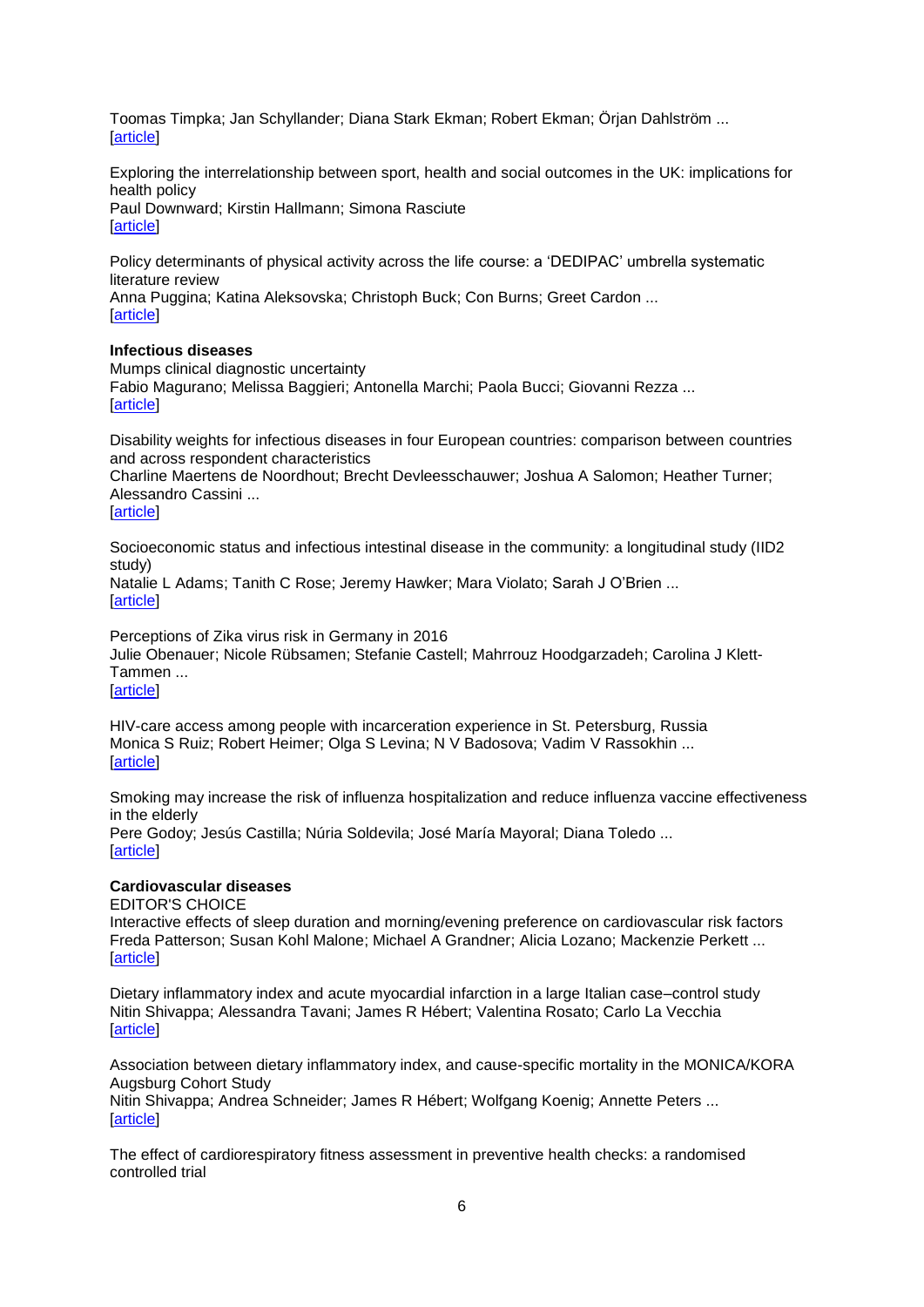[Kirsten Høj;](http://euphapedia.eupha.org/newsletter/https:/academic.oup.com/eurpub/search-results?f_Authors=Kirsten+H%c3%b8j) [Mette Vinther Skriver;](http://euphapedia.eupha.org/newsletter/https:/academic.oup.com/eurpub/search-results?f_Authors=Mette+Vinther+Skriver) [Helle Terkildsen Maindal;](http://euphapedia.eupha.org/newsletter/https:/academic.oup.com/eurpub/search-results?f_Authors=Helle+Terkildsen+Maindal) [Bo Christensen;](http://euphapedia.eupha.org/newsletter/https:/academic.oup.com/eurpub/search-results?f_Authors=Bo+Christensen) [Annelli Sandbæk](http://euphapedia.eupha.org/newsletter/https:/academic.oup.com/eurpub/search-results?f_Authors=Annelli+Sandb%c3%a6k) [\[article\]](https://doi.org/10.1093/eurpub/ckx108)

#### **Miscellaneous**

[Drinking water contamination from perfluoroalkyl substances \(PFAS\): an ecological mortality study in](http://euphapedia.eupha.org/newsletter/https:/academic.oup.com/eurpub/article/28/1/180/3852033)  [the Veneto Region, Italy](http://euphapedia.eupha.org/newsletter/https:/academic.oup.com/eurpub/article/28/1/180/3852033) [Marina Mastrantonio;](http://euphapedia.eupha.org/newsletter/https:/academic.oup.com/eurpub/search-results?f_Authors=Marina+Mastrantonio) [Edoardo Bai;](http://euphapedia.eupha.org/newsletter/https:/academic.oup.com/eurpub/search-results?f_Authors=Edoardo+Bai) [Raffaella Uccelli;](http://euphapedia.eupha.org/newsletter/https:/academic.oup.com/eurpub/search-results?f_Authors=Raffaella+Uccelli) [Vincenzo Cordiano;](http://euphapedia.eupha.org/newsletter/https:/academic.oup.com/eurpub/search-results?f_Authors=Vincenzo+Cordiano) [Augusto Screpanti](http://euphapedia.eupha.org/newsletter/https:/academic.oup.com/eurpub/search-results?f_Authors=Augusto+Screpanti) ... [\[article\]](https://doi.org/10.1093/eurpub/ckx066)

[The role of healthcare and education systems in co-occurrence of health risk behaviours in 27](http://euphapedia.eupha.org/newsletter/https:/academic.oup.com/eurpub/article/28/1/186/3857722)  [European countries](http://euphapedia.eupha.org/newsletter/https:/academic.oup.com/eurpub/article/28/1/186/3857722) [Shiho Kino;](http://euphapedia.eupha.org/newsletter/https:/academic.oup.com/eurpub/search-results?f_Authors=Shiho+Kino) [Eduardo Bernabé;](http://euphapedia.eupha.org/newsletter/https:/academic.oup.com/eurpub/search-results?f_Authors=Eduardo+Bernab%c3%a9) [Wael Sabbah](http://euphapedia.eupha.org/newsletter/https:/academic.oup.com/eurpub/search-results?f_Authors=Wael+Sabbah) [\[article\]](https://doi.org/10.1093/eurpub/ckx071)

[Estimating the prevalence of diabetes mellitus and thyroid disorders using medication data in](http://euphapedia.eupha.org/newsletter/https:/academic.oup.com/eurpub/article/28/1/193/3976042)  [Flanders, Belgium](http://euphapedia.eupha.org/newsletter/https:/academic.oup.com/eurpub/article/28/1/193/3976042) [Bert Vaes;](http://euphapedia.eupha.org/newsletter/https:/academic.oup.com/eurpub/search-results?f_Authors=Bert+Vaes) [Catherine Ruelens;](http://euphapedia.eupha.org/newsletter/https:/academic.oup.com/eurpub/search-results?f_Authors=Catherine+Ruelens) [Samuel Saikali;](http://euphapedia.eupha.org/newsletter/https:/academic.oup.com/eurpub/search-results?f_Authors=Samuel+Saikali) [Alexander Smets;](http://euphapedia.eupha.org/newsletter/https:/academic.oup.com/eurpub/search-results?f_Authors=Alexander+Smets) [Séverine Henrard](http://euphapedia.eupha.org/newsletter/https:/academic.oup.com/eurpub/search-results?f_Authors=S%c3%a9verine+Henrard) ... **Tarticle1** 

### **[European Public Health News](http://euphapedia.eupha.org/newsletter/https:/academic.oup.com/eurpub/article/28/1/199/4811972)**

[Dineke Zeegers Paget](http://euphapedia.eupha.org/newsletter/https:/academic.oup.com/eurpub/search-results?f_Authors=Dineke+Zeegers+Paget) [\[article\]](https://doi.org/10.1093/eurpub/ckx218)

#### **Thank you to reviewers**

[Peter Allebeck;](http://euphapedia.eupha.org/newsletter/https:/academic.oup.com/eurpub/search-results?f_Authors=Peter+Allebeck) [Diana Delnoij;](http://euphapedia.eupha.org/newsletter/https:/academic.oup.com/eurpub/search-results?f_Authors=Diana+Delnoij) [Alastair Leyland;](http://euphapedia.eupha.org/newsletter/https:/academic.oup.com/eurpub/search-results?f_Authors=Alastair+Leyland) [Walter Ricciardi](http://euphapedia.eupha.org/newsletter/https:/academic.oup.com/eurpub/search-results?f_Authors=Walter+Ricciardi) **Tarticle1** 

# <span id="page-6-0"></span>**5. Call for proposals, job opportunities**

#### **Chafea/2017/Health/03 concerning a feasibility study for an monitoring system on food reformulation initiatives for salt, sugars and fat**

This is a call for tender from the European institution on Consumer, Health, Agriculture and Food Executive Agency (Chafea). The project/study intends to pilot test the functioning of the monitoring system in key areas. The contractor shall perform a feasibility analysis (usefulness, cost, sustainability) of further actions to standardise and harmonise related data collection and to allow for direct comparisons that are currently not possible (from many points of view, e.g.: age groups, methods of dietary assessment, different food composition databases). [More information.](https://etendering.ted.europa.eu/cft/cft-display.html?cftId=3068)

#### **CHAFEA: call for proposals under the 3rd programme for health**

The Call is based on the third programme for the Union's action in the field of health (2014-2020) and the [Annual Work-Programme 2018.](https://ec.europa.eu/health/funding/programme/adoption_workplan_2018_en)

The 2018 Work Programme sets out details of the financing mechanisms and priority areas for action to implement the programme.

Proposals can be submitted electronically via the Electronic Exchange System of the [EU Research](http://ec.europa.eu/research/participants/portal/desktop/en/opportunities/3hp/index.html#c,calls=hasForthcomingTopics/t/true/1/1/0/default-groupandhasOpenTopics/t/true/1/1/0/default-groupandallClosedTopics/t/true/0/1/0/default-groupand+PublicationDateLong/asc)  [and Innovation Participant Portal.](http://ec.europa.eu/research/participants/portal/desktop/en/opportunities/3hp/index.html#c,calls=hasForthcomingTopics/t/true/1/1/0/default-groupandhasOpenTopics/t/true/1/1/0/default-groupandallClosedTopics/t/true/0/1/0/default-groupand+PublicationDateLong/asc)

The deadline for submission of proposals is 26 April 2018. [http://ec.europa.eu/chafea/news/news567....](http://ec.europa.eu/chafea/news/news567.html)

#### **13 Early Stage Researchers positions wit the Healthcare Performance Intelligence Professionals**

Applications are invited for 13 ESRs (Early Stage Researchers) funded by the Marie-Sklodowska-Curie Innovative Training Network HealthPros (Healthcare Performance Intelligence Professionals) within the European Horizon 2020 Programme. HealthPros is an international consortium of high profile universities, research institutions and companies located in Canada, Denmark, Germany, Hungary, Italy, the United Kingdom, and the Netherlands. We are looking for 13 PhD positions. HealthPros aims to deliver the next generation of leading, entrepreneurial, and creative healthcare performance intelligence professionals having expertise, skills, and experience to make effective use of available healthcare performance data in countries to improve integrated service delivery, patient engagement, equality in access to healthcare, health outcomes, and reduce waste in healthcare. In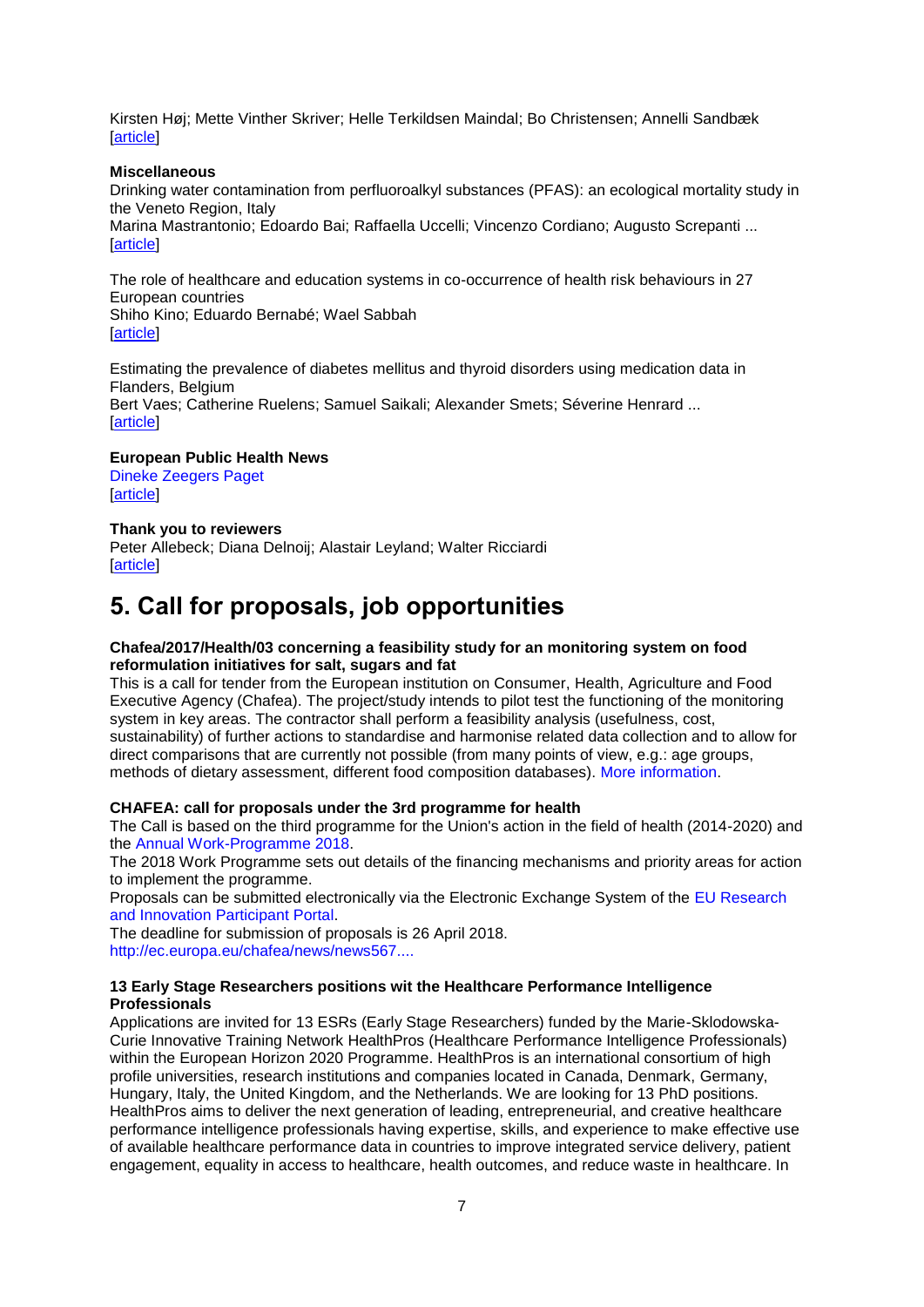HealthPros we will focus on developing tools and implementing methods to streamline healthcare performance measurement, the development and application of performance-based governance mechanisms and effective use of Healthcare Performance Intelligence by different end-users across health care systems.

[www.healthpros-h2020.eu](http://www.healthpros-h2020.eu/)

### **Call for papers for September 2018 issue - Public Health Panorama**

Public Health Panorama calls for the submission of papers for a themed issue on noncommunicable diseases (NCDs) and the United Nations Sustainable Development Goals (SDGs). It will be published in September 2018 in conjunction with the Third United Nations High-level Meeting on NCDs and the 68th session of the WHO Regional Committee for Europe. Deadline for submissions 10-04-2018.

More information is available [here.](https://who.us4.list-manage.com/track/click?u=bb832ff4c9f8efad547ffcf69andid=692418788dande=4ed05d64ba)

# <span id="page-7-0"></span>**6. Interesting news**

## **Automated Twitter accounts spread unsupported claims that electronic cigarettes help people stop smoking, USC researchers say**

Date: December 20, 2017

Source:University of Southern California

Fake social media accounts already have a reputation of swaying political discourse, but a new study shows these automated accounts are even more dangerous -- they can be bad for your health. Researchers focused on how these bots promoted the notion that using electronic cigarettes helps people stop smoking, a conclusion not definitively supported by research. [https://www.sciencedaily.com/releases/20...](https://www.sciencedaily.com/releases/2017/12/171220131649.htm?utm_source=feedburner&utm_medium=email&utm_campaign=Feed%3A+sciencedaily%2Fscience_society%2Fpublic_health+%28Public+Health+News+--+Scien)

### **Medical cannabis makes small steps in EU**

EU Observer, 5 January 2018

As of 1 January, Denmark now allows the use of medical cannabis for patients suffering from various illnesses.

The four year-trial was authorised on 18 December by the parliament in Copenhagen, in a move which also licensed some companies to grow and produce the drug in the Scandinavian country. [Cannabis is increasingly recognised](http://www.who.int/substance_abuse/facts/cannabis/en/) as a valid tool to fight pain by the international medical and scientific community.

<https://euobserver.com/health/140410>

## **Energy drinks can negatively impact health of youth**

Over half of Canadian youth and young adults who have consumed energy drinks have experienced negative health effects as a result, according to a study from the University of Waterloo.

In a nationwide survey of Canadian youth, over half of those who had ever consumed an energy drink had reported experiencing an adverse health event, including rapid heartbeat, nausea, and in rare cases, seizures.

Currently, Canadian legislation is meant to prohibit energy drinks from being marketed to children and energy drinks are not recommend to be used by people participating in sporting activities. [https://www.sciencedaily.com/releases/20...](https://www.sciencedaily.com/releases/2018/01/180115094219.htm?utm_source=feedburner&utm_medium=email&utm_campaign=Feed%3A+sciencedaily%2Fscience_society%2Fpublic_health+%28Public+Health+News+--+Scien)

## <span id="page-7-1"></span>**7. Upcoming courses and conferences**

**GOING**@INTERNATIONAL »medicine & health«

Education, Training & Career

[Going International](http://www.goinginternational.eu/) is the first source for finding courses, seminars, congresses and other events in the fields of medicine & health. Going International is Europe's biggest service provider and information platform and serves as an interface between organisers and participants of events. Going International is an official partner of EUPHA.

Title: **[RCPE Symposium: Global Health](http://events.rcpe.ac.uk/events/550/global-health-conference)** Date / location: 21 Feb 2018 / Edinburgh, United Kingdom Organiser: Royal College of Physicians of Edinburgh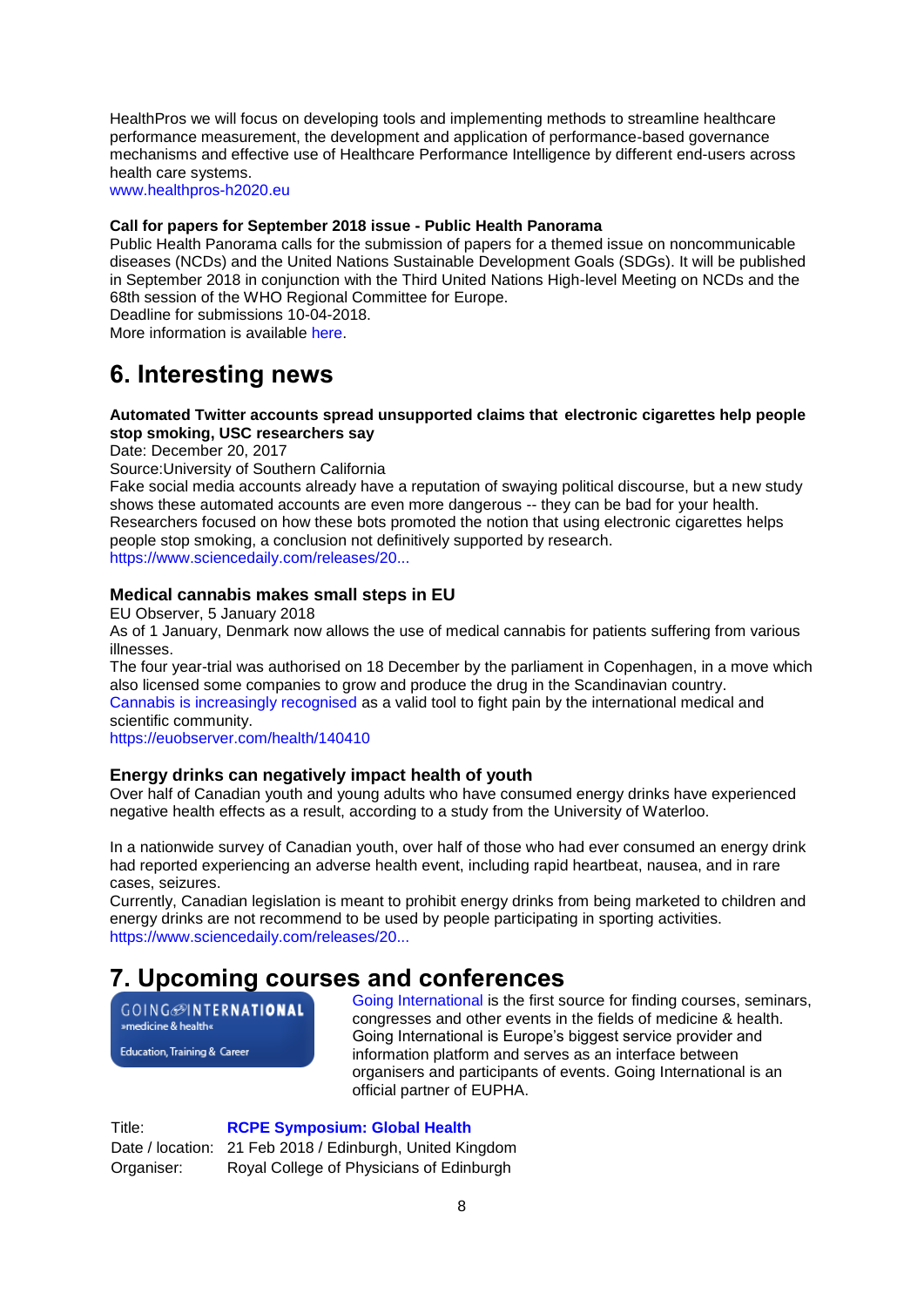| Title:<br>Organiser:                     | <b>European Symposium 'Integrating Primary and Community Care'</b><br>Date / location: 2 Mar 2018 / Kent, United Kingdom<br>European Forum for Primary Health   |
|------------------------------------------|-----------------------------------------------------------------------------------------------------------------------------------------------------------------|
| Title:                                   | Third Training school: Extended Working Lives: Issues and Methods for<br><b>Policy Evaluation</b>                                                               |
| Date / location:<br>Organiser:           | 18 Mar 2018 - 21 Mar 2018 / Brno, Czech Republic<br>COST ACTION IS1409                                                                                          |
| Title:<br>Organiser:                     | <b>Health Economics for Public Health Practice and Research</b><br>Date / location: 19 Mar 2018 - 21 Mar 2018 / Bangor, Wales, UK<br>Bangor university          |
| Title:                                   | The 10th International Conference on Environmental Pollution and Public<br>Health (EPPH 2018)                                                                   |
| Organiser:                               | Date / location: 23 Mar 2018 - 25 Mar 2018 / Guilin, China<br><b>EPPH</b>                                                                                       |
| Title:                                   | 19th Congress of the Section of Epidemiology and Social Psychiatry of the                                                                                       |
| Organiser:                               | <b>European Psychiatric Association (EPA)</b><br>Date / location: 4 Apr 2018 - 7 Apr 2018 / Vienna, Austria<br><b>EPA</b>                                       |
| Title:<br>Date / location:<br>Organiser: | 8th International Digital Health Conference 2018 held with WWW 2018<br>23 Apr 2018 - 26 Apr 2018 / Lyon, France<br><b>Digital Health</b>                        |
| Title:                                   | <b>Improving Mental Health Outcomes 2018 - Integrating, Coordinating and</b>                                                                                    |
| Date / location:                         | <b>Transforming Services</b><br>25 Apr 2018 / Manchester, United Kingdom                                                                                        |
| Title:                                   | Clinical Decision Support and Health Information Systems - Potential and                                                                                        |
| Date / location:<br>Organiser:           | <b>Pitfalls of New Technologies</b><br>25 Apr 2018 / Parterre Rialto, Basel, Switzerland<br><b>Swiss THP</b>                                                    |
| Title:                                   | 8th International Health Tourism Congress<br>Date / location: 3 May 2018 - 6 May 2018 / Kusadasi, Turkey                                                        |
| Title:<br>Date / location:<br>Organiser: | <b>International Symposium on Global Health</b><br>7 May 2018 - 8 May 2018 / Athens, Greece<br><b>ATINER</b>                                                    |
| Title:<br>Date / location:               | 4th Fuse International Conference on Knowledge Exchange in Public Health<br>8 May 2018 - 10 May 2018 / Vancouver, Canada                                        |
| Title:<br>Date / location:<br>Organiser: | Healthy aging at the crossroads: challenges and need for further action<br>10 May 2018 - 12 May 2018 / Istanbul, Turkey<br><b>Healthy Community Association</b> |
| Title:                                   | 1st World Congress on Migration, Ethnicity, Race and Health - Diversity and<br>health                                                                           |
| Date / location:                         | 17 May 2018 - 19 May 2018 / Edinburgh, Scotland                                                                                                                 |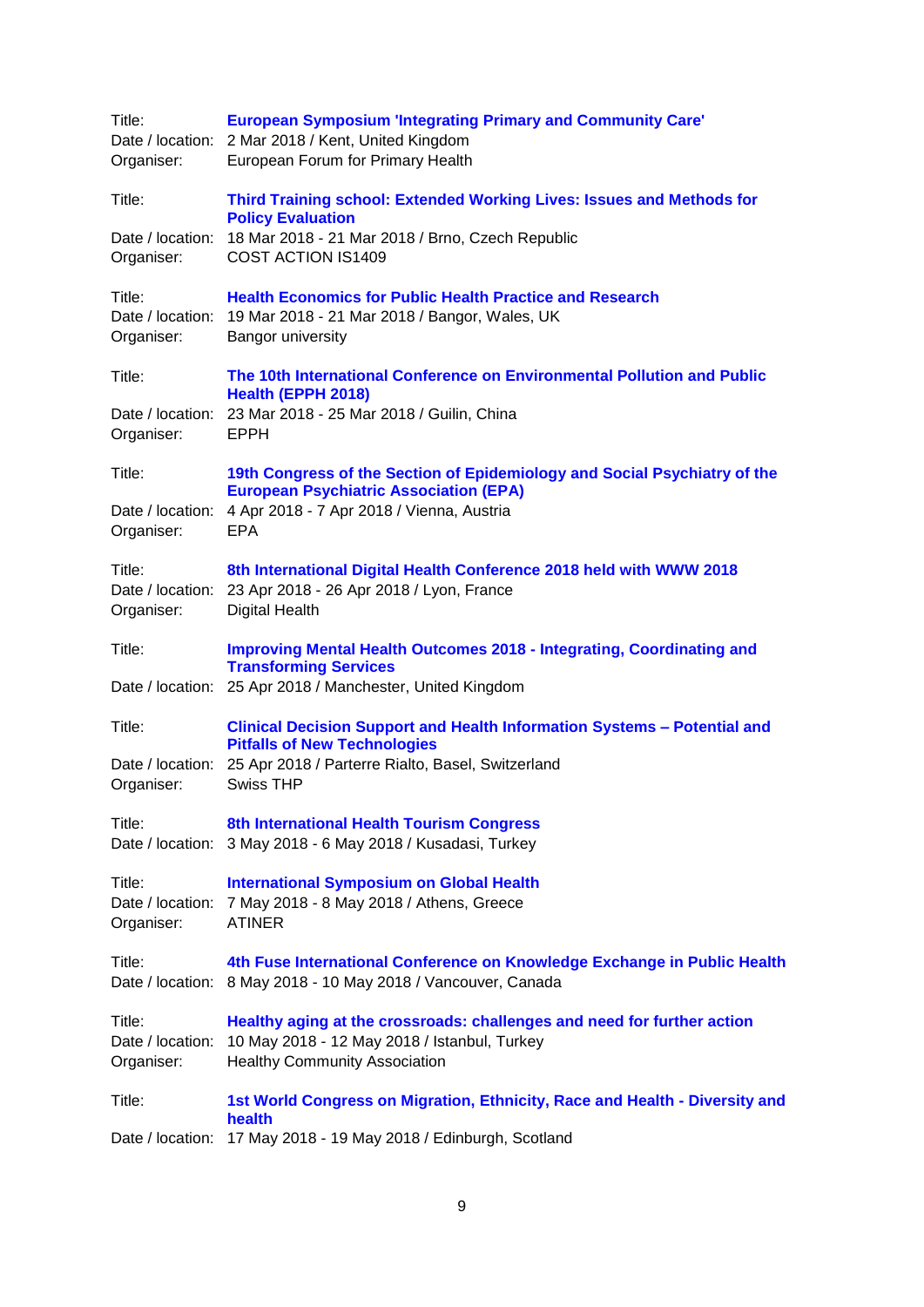| Title:<br>Organiser:                     | 6th International Conference on Tropical Medicine and Infectious Diseases<br>Date / location: 21 May 2018 - 22 May 2018 / Barcelona, Spain<br><b>Tropical Diseases Congress Series Conferences</b>                                                      |
|------------------------------------------|---------------------------------------------------------------------------------------------------------------------------------------------------------------------------------------------------------------------------------------------------------|
| Title:<br>Date / location:<br>Organiser: | International global health and antimicrobrial resistance workshop 2018<br>23 May 2018 / Geneva, Switzerland<br><b>WFPHA</b>                                                                                                                            |
| Title:<br>Date / location:               | 18th International conference on Integrated Care: Value for People and<br><b>Populations: Investing in Integrated Care</b><br>23 May 2018 - 25 May 2018 / Utrecht, Netherlands                                                                          |
| Organiser:                               | International Foundation for Integrated Care                                                                                                                                                                                                            |
| Title:<br>Date / location:<br>Organiser: | V International Conference on Antimicrobial Research - ICAR2018<br>24 May 2018 - 25 May 2018 / Málaga, Spain<br><b>ICAR</b>                                                                                                                             |
| Title:<br>Organiser:                     | <b>Summer School on Modern Methods in Biostatistics and Epidemiology 2018</b><br>Date / location: 3 Jun 2018 - 16 Jun 2018 / Treviso, Italy<br>BiostatEpi                                                                                               |
| Title:                                   | 26th International Conference on Health Promoting Hospitals and Health<br><b>Services</b>                                                                                                                                                               |
| Date / location:<br>Organiser:           | 6 Jun 2018 - 8 Jun 2018 / Bologna, Italy<br>Italian regional HPH network Emilia-Romagna together with WHO Collaborating<br>Centre for Health Promotion in Hospitals and Health Care at Gesundheit Österreich<br>GmbH (Austrian Public Health Institute) |
| Title:                                   | 8th International conference on Food Safety and Regulatory Measures<br>Date / location: 11 Jun 2018 - 12 Jun 2018 / Barcelona, Spain                                                                                                                    |
| Title:<br>Organiser:                     | <b>ENSP-CNPT International Conference on Tobacco control</b><br>Date / location: 14 Jun 2018 - 16 Jun 2018 / Madrid, Spain<br><b>ENSP-CNPT</b>                                                                                                          |
| Title:                                   | <b>5th International One Health Congress</b><br>Date / location: 22 Jun 2018 - 25 Jun 2018 / Saskatoon, Canada                                                                                                                                          |
| Title:                                   | The 9th International Conference on Children's Health and the Environment:                                                                                                                                                                              |
| Date / location:<br>Organiser:           | Saving the Children at Risk, Shaping the Future Sustainability<br>27 Jun 2018 - 29 Jun 2018 / Seoul, Korea<br><b>INCHES</b>                                                                                                                             |
| Title:                                   | <b>Clinical Research in Resource Limited Settings - Mission Impossible or Role</b>                                                                                                                                                                      |
| Organiser:                               | <b>Model for Future Drug Development?</b><br>Date / location: 28 Jun 2018 / Basel, Switzerland<br><b>Swiss THP</b>                                                                                                                                      |
| Title:<br>Organiser:                     | <b>Assessing Public Health in Emergency Situations (APHES)</b><br>Date / location: 2 Jul 2018 - 13 Jul 2018 / Brussels, Belgium<br>The Centre for Research on the Epidemiology of Disasters (CRED)                                                      |
| Title:                                   | 11th UCL Health and Society Summer School: Social Determinants of Health<br>Date / location: 2 Jul 2018 - 6 Jul 2018 / London, United Kingdom                                                                                                           |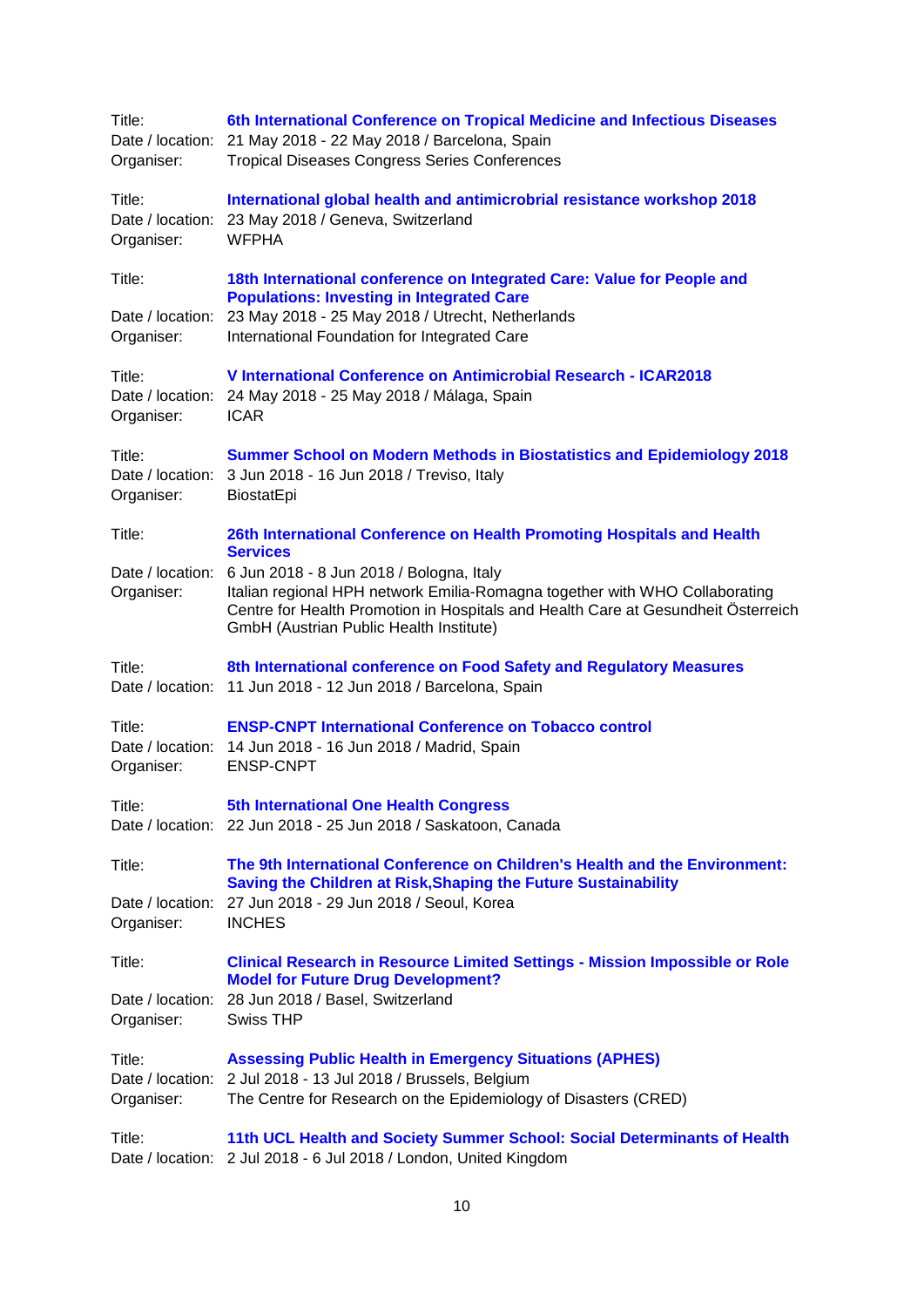| Organiser:                               | UCL                                                                                                                                           |
|------------------------------------------|-----------------------------------------------------------------------------------------------------------------------------------------------|
| Title:                                   | 27 Summer course European Training Consortium Public healht and health<br>promotion                                                           |
| Date / location:<br>Organiser:           | 15 Jul 2018 - 27 Jul 2018 / Perugia, Italy<br>Experimental Center for Health Promotion and Education (CeSPES)                                 |
| Title:<br>Date / location:<br>Organiser: | <b>Fourth International Symposium on Ethics of Environmental Health</b><br>9 Sep 2018 - 12 Sep 2018 / Budweis, Czeck Republic<br><b>ISEEH</b> |
| Title:                                   | <b>Eighth International Conference on Epidemiology and Public Health</b><br>Date / location: 17 Sep 2018 - 19 Sep 2018 / Rome, Italy          |
| Title:<br>Organiser:                     | <b>Law Enforcement and Public Health Conference 2018</b><br>Date / location: 21 Oct 2018 - 24 Oct 2018 / Toronto, Canada<br><b>CLEPH</b>      |
| Title:                                   | 5th World Congress on Nursing and Healthcare<br>Date / location: 12 Nov 2018 - 14 Nov 2018 / Toronto, Canada                                  |
| Title:<br>Date / location:<br>Organiser: | The future of healthy living<br>19 Jan 2019 / Salford, United Kingdom<br>University of Salford                                                |

## <span id="page-10-0"></span>**8. Interesting publications**

**Retrospectively assessed psychosocial working conditions as predictors of prospectively assessed sickness absence and disability pension among older workers** [https://bmcpublichealth.biomedcentral.co...](https://bmcpublichealth.biomedcentral.com/articles/10.1186/s12889-018-5047-z)

#### **Growing up in a digital world: benefits and risks**

The Lancet Child and Adolescent Health Published: 05 January 2018 [http://www.thelancet.com/journals/lanchi...](http://www.thelancet.com/journals/lanchi/article/PIIS2352-4642(18)30002-6/fulltext?elsca1=etoc)

### **Determinants of weight outcomes in type 2 diabetes prevention intervention in primary health care setting (the DE-PLAN project)**

[https://bmcpublichealth.biomedcentral.co...](https://bmcpublichealth.biomedcentral.com/articles/10.1186/s12889-017-4977-1)

#### **Incorporating health equity into implementation research: review of conceptual models**  <http://bit.ly/2AJzOA8>

**Stage of cancer diagnoses among migrants from the former Soviet Union in comparison to the German population - are diagnoses among migrants delayed?** [https://bmcpublichealth.biomedcentral.co...](https://bmcpublichealth.biomedcentral.com/articles/10.1186/s12889-018-5046-0)

#### **Personalised medicine in the UK** The Lancet Published: 21 December 2017 DOI: [http://dx.doi.org/10.1016/S0140-6736\(17\)33261-0](http://dx.doi.org/10.1016/S0140-6736(17)33261-0)

**Lifetime utilization of mammography among Maltese women: a cross-sectional survey** [https://bmcpublichealth.biomedcentral.co...](https://bmcpublichealth.biomedcentral.com/articles/10.1186/s12889-018-5093-6)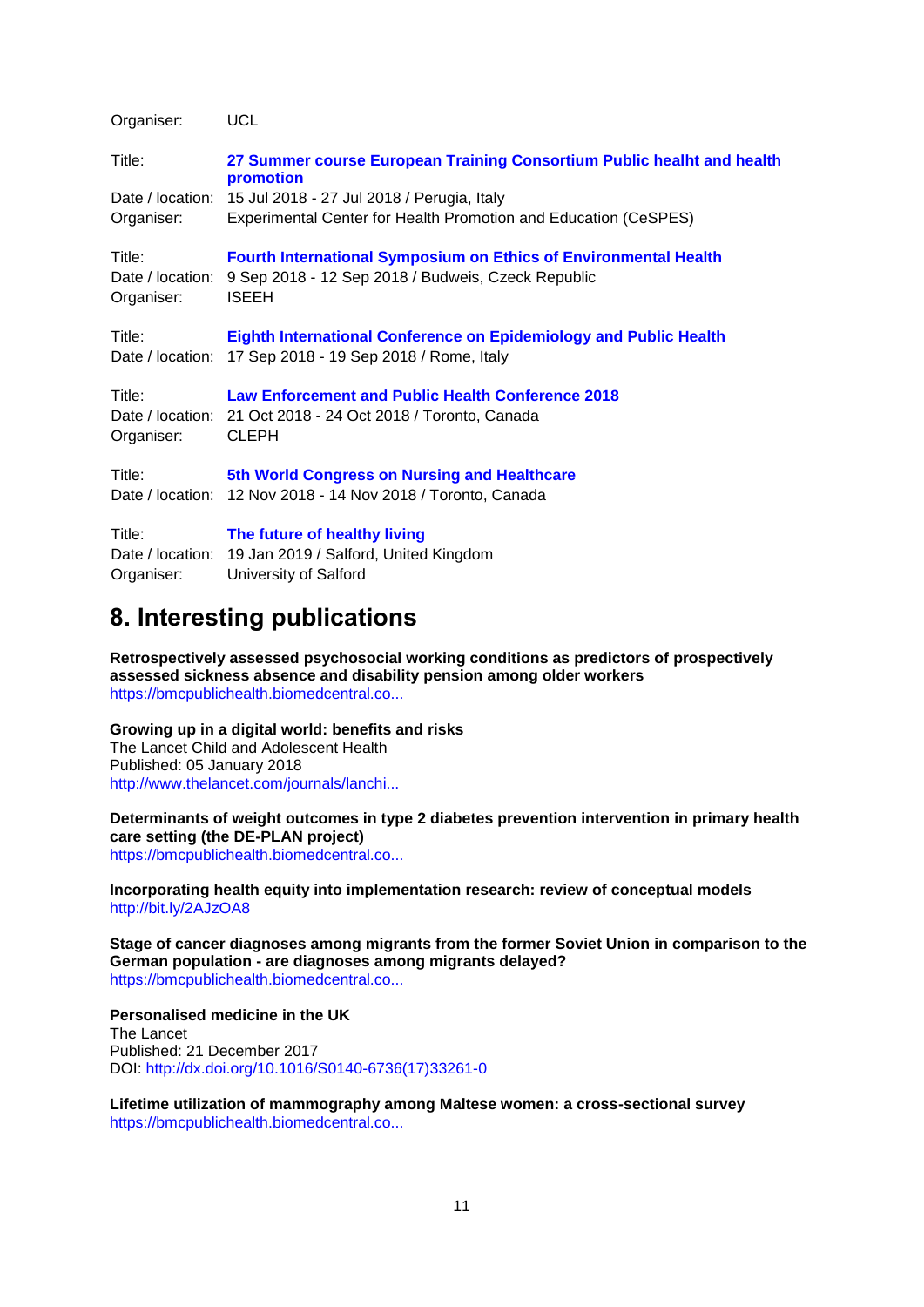#### **EuroHealthNet magazine - Edition 10**

This time, the EuroHealthNet magazine, published by EuroHealthNet, is focusing on the shift to prevention and health promotion and presenting a proactive approach to working across sectors and adopting new solutions to long-term problems. [http://www.eurohealthnet-magazine.eu/edi...](http://www.eurohealthnet-magazine.eu/editions/ehn-magazine-10/)

#### **Responses to provision of personalised cancer risk information: a qualitative interview study with members of the public**

[https://bmcpublichealth.biomedcentral.co...](https://bmcpublichealth.biomedcentral.com/articles/10.1186/s12889-017-4985-1)

**Adolescent reserve capacity, socioeconomic status and school achievement as predictors of mortality in Finland - a longitudinal study** [https://bmcpublichealth.biomedcentral.co...](https://bmcpublichealth.biomedcentral.com/articles/10.1186/s12889-017-4990-4)

**The joint associations of smoking and obesity with subsequent short and long sickness absence: a five year follow-up study with register-linkage** [https://bmcpublichealth.biomedcentral.co...](https://bmcpublichealth.biomedcentral.com/articles/10.1186/s12889-017-4997-x)

**Margaret McCartney: When a crisis is the predictable outcome of poor policy making** *BMJ 2018; 360 doi: https://doi.org/10.1136/bmj.k90 (Published 10 January 2018)*  [http://www.bmj.com/content/360/bmj.k90](http://www.bmj.com/content/360/bmj.k90?utm_medium=email&utm_campaign_name=20180111&utm_source=etoc_daily)

**Long term unemployment, income, poverty, and social public expenditure, and their relationship with self-perceived health in Spain (2007-2011)** [https://bmcpublichealth.biomedcentral.co...](https://bmcpublichealth.biomedcentral.com/articles/10.1186/s12889-017-5004-2)

#### **BMJ editorial: What are your burning issues for 2018?**

In the BMJ editorial of 4 January 2018, Fiona Godlee, editor in chief, discusses burning issues for British health in 2018. Issues include:

- Patient partnership
- Transparent and independent evidence base
- Universal access to high quality healthcare
- Action on climate change
- Social determinants of health
- Understanding of the role of nutrition
- Assisted dying
- Legalisation of drugs

[http://www.bmj.com/content/360/bmj.k9](http://www.bmj.com/content/360/bmj.k9?utm_medium=email&utm_campaign_name=20180105&utm_source=etoc_weekly)

**Investigating the associations between productive housework activities, sleep hours and selfreported health among elderly men and women in western industrialised countries** [https://bmcpublichealth.biomedcentral.co...](https://bmcpublichealth.biomedcentral.com/articles/10.1186/s12889-017-4979-z)

**Socio-demographic and lifestyle determinants of dietary patterns in French-speaking Switzerland, 2009-2012**

[https://bmcpublichealth.biomedcentral.co...](https://bmcpublichealth.biomedcentral.com/articles/10.1186/s12889-018-5045-1)

#### **Monitoring universal health coverage within the Sustainable Development Goals: development and baseline data for an index of essential health services**

*Authors: Daniel R Hogan, Gretchen A Stevens, Ahmad Reza Hosseinpoor, Ties Boerma Source: The Lancet - Global Health, 2018* <http://bit.ly/2B8FZOx>

**Female genital mutilation/cutting in Italy: an enhanced estimation for first generation migrant women based on 2016 survey data**

[https://bmcpublichealth.biomedcentral.co...](https://bmcpublichealth.biomedcentral.com/articles/10.1186/s12889-017-5000-6)

#### **Climate Change and Health under the Shared Socioeconomic Pathway Framework**

A growing body of literature addresses how climate change is likely to have substantial and generally adverse effects on population health and health systems around the world. This article illustrates how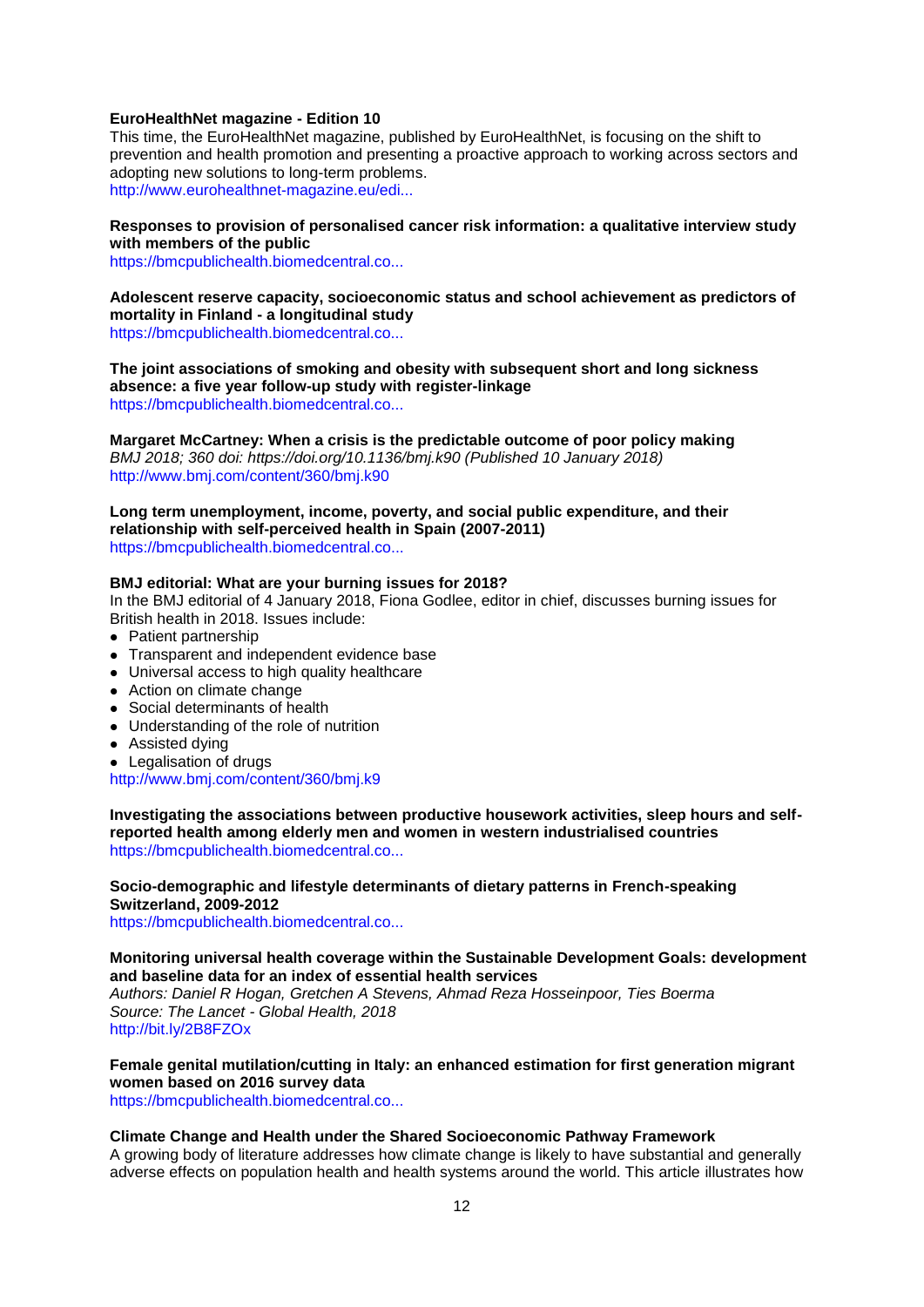various aspects of health systems are likely to be affected under each Shared Socioeconomic Pathways (SSP). The article also discusses how the burden of mortality and the achievement of health-related Sustainable Development Goal targets are likely to vary under different SSPs. The article is available [here.](https://who.us15.list-manage.com/track/click?u=4bb3bb689562f6b700db2eb33andid=3fd5ac9134ande=f82cd64247)

### **Ethnicity and socioeconomic status are related to dietary patterns at age 5 in the Amsterdam born children and their development (ABCD) cohort**

[https://bmcpublichealth.biomedcentral.co...](https://bmcpublichealth.biomedcentral.com/articles/10.1186/s12889-017-5014-0)

#### **The Sustainable Development Goals and Health Equity**

Article by Michael Marmot and Ruth Bell in Epidemiology, January 2018 - Volume 29 - Issue 1 - p 5–7. Available [here.](https://journals.lww.com/epidem/fulltext/2018/01000/The_Sustainable_Development_Goals_and_Health.2.aspx)

## **Follow-up of a healthy lifestyle education program (the EdAl study): four years after cessation of randomized controlled trial intervention**

[https://bmcpublichealth.biomedcentral.co...](https://bmcpublichealth.biomedcentral.com/articles/10.1186/s12889-017-5006-0)

#### **Theorizing the complexity of HIV disclosure in vulnerable populations: a grounded theory study**

[https://bmcpublichealth.biomedcentral.co...](https://bmcpublichealth.biomedcentral.com/articles/10.1186/s12889-018-5073-x)

#### **Knowing when to quit**

Rebecca Coombes, The BMJ

A research article in *The BMJ* this week contains a useful message to readers helping patients who are making new year attempts to stop smoking. The risk of developing cardiovascular disease even if patients smoke just one cigarette a day is higher than expected—as much as half the risk of smoking 20 a day—the paper finds (doi[:10.1136/bmj.j5855\)](http://emails.bmj.com/c/136599pTqDjPp4fRU9AnffVOaVY).

The researchers, from University College London, analysed 141 studies to estimate the relative risks of smoking one, five, or 20 cigarettes a day. They found that men who smoked one cigarette a day had 45% the excess risk of heart disease and 41% the excess risk of stroke associated with smoking 20 cigarettes a day, relative to non-smokers. That such a low level of smoking carries unexpectedly high risks will surprise many people, says our editorialist Kenneth Johnson (doi[:10.1136/bmj.k167\)](http://emails.bmj.com/c/13659hcC5sukmvjq3j8rLEI6vRb); "Only complete cessation is protective and should be emphasised by all prevention measures."

#### **The costs of reaching the health-related SDGs**

[Letter by Arian Hatefi](http://www.thelancet.com/journals/langlo/article/PIIS2214-109X(17)30415-1/fulltext) to the Lancet Global Health on the costs of reaching the health-related Sustainable Development Goals.

#### **Interpreting population reach of a large, successful physical activity trial delivered through primary care**

[https://bmcpublichealth.biomedcentral.co...](https://bmcpublichealth.biomedcentral.com/articles/10.1186/s12889-018-5034-4)

**Family caregiver mistreatment of the elderly: prevalence of risk and associated factors** [https://bmcpublichealth.biomedcentral.co...](https://bmcpublichealth.biomedcentral.com/articles/10.1186/s12889-018-5067-8)

### **Generic health literacy measurement instruments for children and adolescents: a systematic review of the literature**

[https://bmcpublichealth.biomedcentral.co...](https://bmcpublichealth.biomedcentral.com/articles/10.1186/s12889-018-5054-0)

## <span id="page-12-0"></span>**9. European Commission news**

#### **EU TABLE TOP Exercise on hybrid threats**

On 30-31 January 2018 the *Public Health, Country Knowledge and Crisis Management unit* of the Directorate-General for Health and Food Safety (DG SANTE) of the European Commission organized an intersectoral table-top exercise on hybrid threats.

The exercise aimed to improve preparedness and response planning to serious cross-border health threats, and raise awareness of and resilience to hybrid threats resulting from the convergence and interconnection of different elements such as communicable diseases, other biological or chemical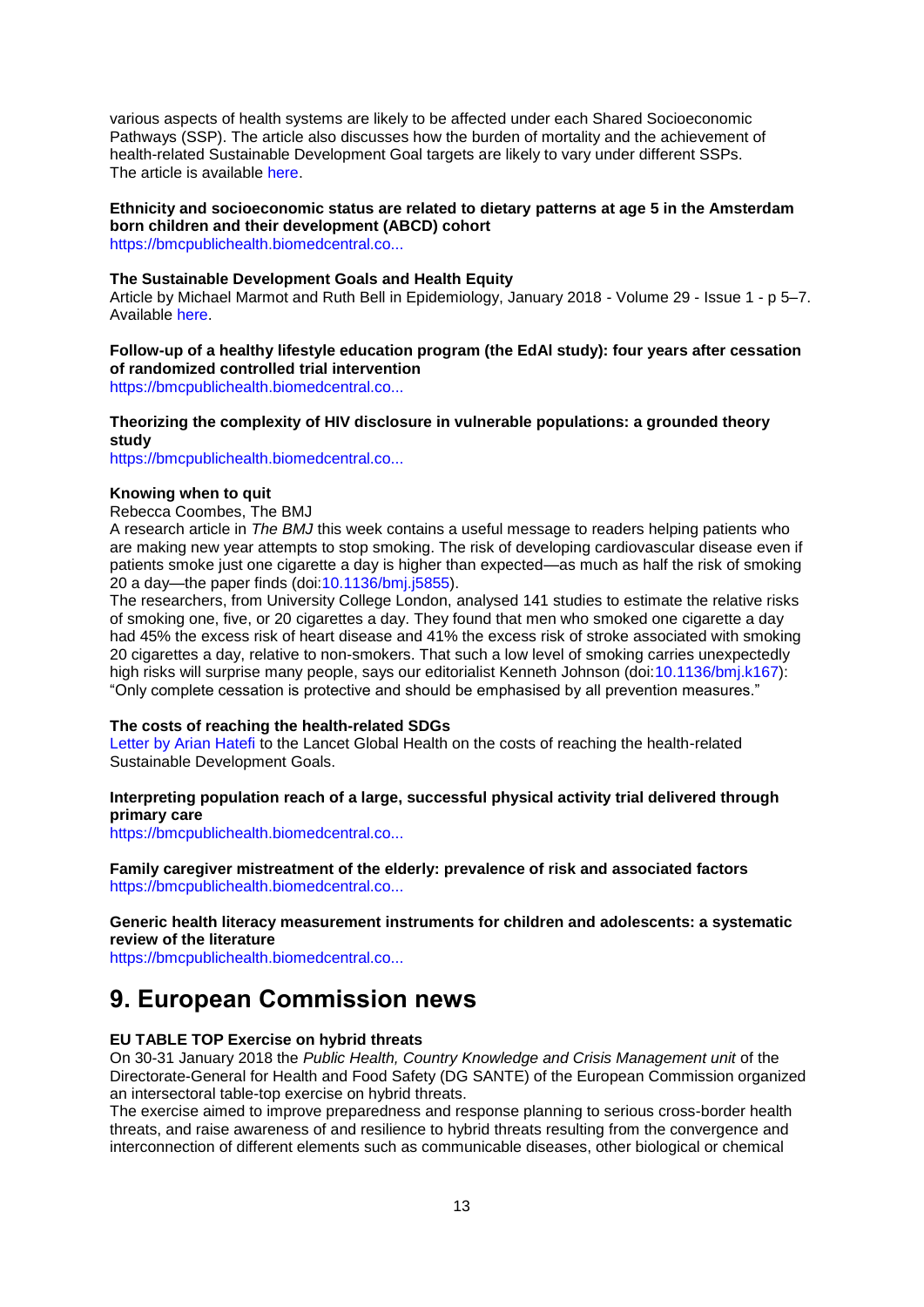threats, and attacks on critical infrastructures with a public health relevance involving the health, civil protection and security sectors.

It also focussed on fostering coherence, interoperability and coordination among sectors at EU and national level, and collaboration with international partners. [http://ec.europa.eu/chafea/news/news566....](http://ec.europa.eu/chafea/news/news566.html)

### **Launch of the EU Health Promotion and Disease Prevention Knowledge Gateway**

The European Commission has recently launched the Health Promotion and Disease Prevention Knowledge Gateway to support the implementation of health policies across the EU. The web portal provides reliable, independent and up-to date information on topics related to the promotion of health and the prevention of non-communicable diseases, such as cardiovascular disease, diabetes or cancer.

More information is available [here.](https://ec.europa.eu/jrc/en/health-knowledge-gateway)

#### **Third hearing of the Expert Panel on Effective ways of investing in health**

On request of the European Commission, the Expert Panel on Effective Ways of Investing in Health (EXPH) is producing three reports on effective ways to invest in health. The 25th of October meeting of this Panel focused on innovative payment models for high-cost innovative medicines. The aim of the meeting was to shape and provide inputs for reflection on possible actions to be undertaken at national and European level. EUPHA is well represented in this Expert Panel with both our past presidents, Prof Martin McKee and Prof Walter Ricciardi. [https://ec.europa.eu/health/expert\\_panel...](https://ec.europa.eu/health/expert_panel/home_en)

#### **Bulgaria's EU Council presidency**

As of 1 January 2018, Bulgaria has taken over the EU presidency from Estonia. Bulgaria's priorities are:

The future of Europe and of the young people – economic growth and social cohesion European Perspective and Connectivity of the Western Balkans Security and stability in a strong and united Europe Digital economy and skills for the future <https://eu2018bg.bg/en/priorities>

#### **ECHI - European Core Health Indicators**

The European Core Health Indicators (ECHI), formerly known as European Community Health Indicators are the result of a long-term cooperation between the EU Member States and the European Commission. Three ECHI projects (1998-2001, 2001-2004, 2005-2008) funded under the EU Health Programmes established the first lists of ECHI indicators, aiming to create a comparable health information and knowledge system to monitor health at EU level. [https://ec.europa.eu/health/indicators/e...](https://ec.europa.eu/health/indicators/echi/list_en#id3)

## <span id="page-13-0"></span>**10. European Centre for Disease Prevention and Control news**

### **Eurosurveillance - Volume 23, Issue 1, 04 January 2018**

Research article

[Important changes in the timing of influenza epidemics in the WHO European Region over the past 20](http://www.eurosurveillance.org/content/10.2807/1560-7917.ES.2018.23.1.17-00302)  [years: virological surveillance 1996 to 2016](http://www.eurosurveillance.org/content/10.2807/1560-7917.ES.2018.23.1.17-00302)

#### Surveillance and outbreak report

Outbreak of Salmonella [Bovismorbificans associated with the consumption of uncooked ham products,](http://www.eurosurveillance.org/content/10.2807/1560-7917.ES.2018.23.1.17-00335)  [the Netherlands, 2016 to 2017](http://www.eurosurveillance.org/content/10.2807/1560-7917.ES.2018.23.1.17-00335)

Public call for expression of interest - Advisory Forum of the European Centre for Disease Prevention and Control

To represent interested parties at european level, such as non-governmental organisations representing patients, professional bodies or academia. The call is available [here.](https://ec.europa.eu/health/communicable_diseases/consultations/call_ecdc_advisoryforum_en)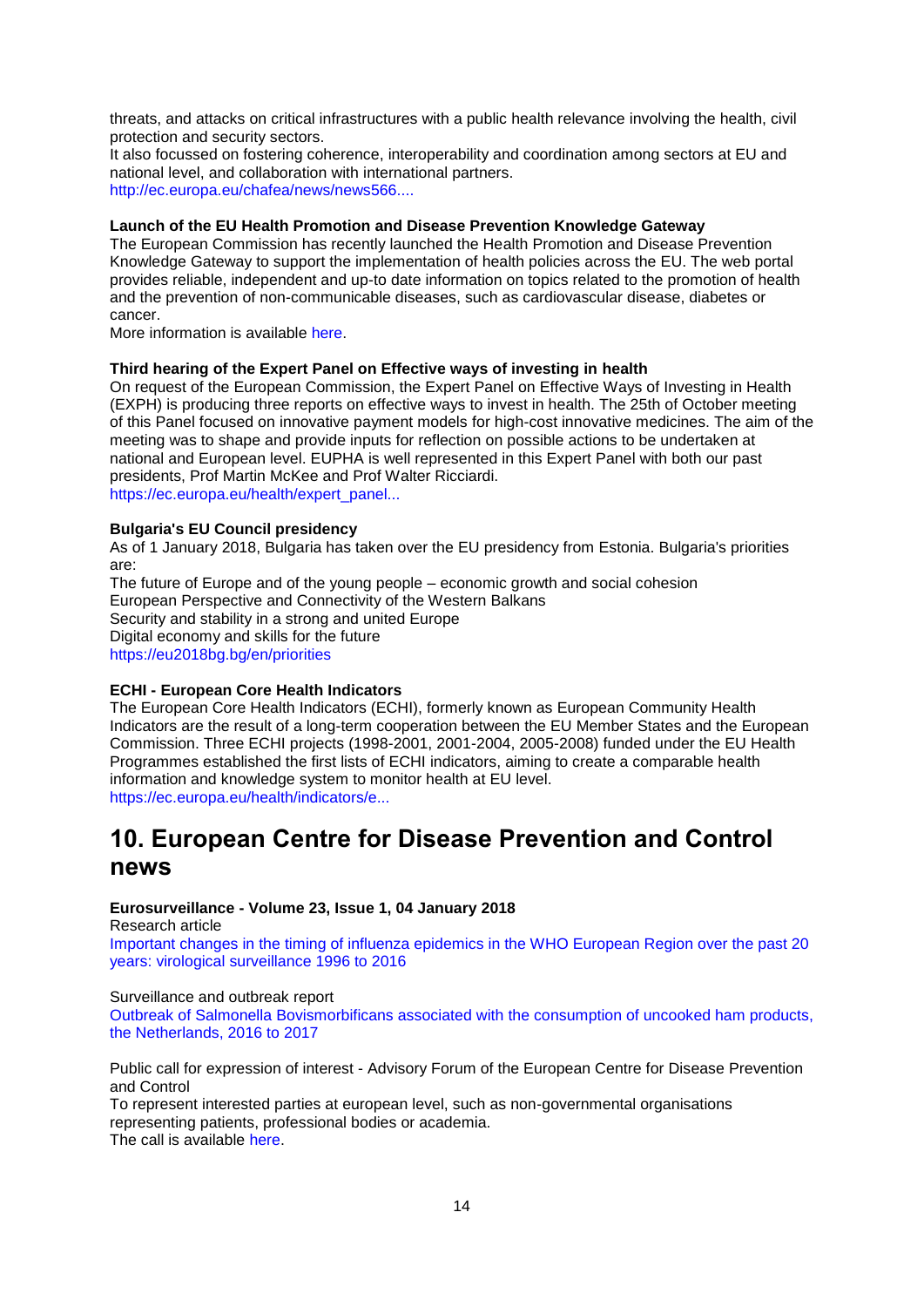## **Eurosurveillance - Volume 23, Issue 2, 11 January 2018**

Rapid communication [Ongoing nationwide outbreak ofSalmonellaAgona associated with internationally distributed infant milk](http://www.eurosurveillance.org/content/10.2807/1560-7917.ES.2018.23.2.17-00852)  [products, France, December 2017](http://www.eurosurveillance.org/content/10.2807/1560-7917.ES.2018.23.2.17-00852) [Detection ofmcr-4positive Salmonella entericaserovar Typhimurium in clinical isolates of human origin,](http://www.eurosurveillance.org/content/10.2807/1560-7917.ES.2018.23.2.17-00821)  [Italy, October to November 2016](http://www.eurosurveillance.org/content/10.2807/1560-7917.ES.2018.23.2.17-00821)

#### Research article

[Comparison of influenza vaccine effectiveness in preventing outpatient and inpatient influenza cases](http://www.eurosurveillance.org/content/10.2807/1560-7917.ES.2018.23.2.16-00780)  [in older adults, northern Spain, 2010/11 to 2015/16](http://www.eurosurveillance.org/content/10.2807/1560-7917.ES.2018.23.2.16-00780)

#### **Eurosurveillance - Volume 23, Issue 3, 18 January 2018**

Rapid communication [Distinction between serological responses following tick-borne encephalitis virus \(TBEV\) infection vs](http://www.eurosurveillance.org/content/10.2807/1560-7917.ES.2018.23.3.17-00838)  [vaccination, Sweden 2017](http://www.eurosurveillance.org/content/10.2807/1560-7917.ES.2018.23.3.17-00838)

#### Surveillance and outbreak report

[Incidence and seasonality of respiratory syncytial virus hospitalisations in young children in Denmark,](http://www.eurosurveillance.org/content/10.2807/1560-7917.ES.2018.23.3.17-00163)  [2010 to 2015](http://www.eurosurveillance.org/content/10.2807/1560-7917.ES.2018.23.3.17-00163)

#### Review [The association between acute flaccid myelitis \(AFM\) and Enterovirus D68 \(EV-D68\)](http://www.eurosurveillance.org/content/10.2807/1560-7917.ES.2018.23.3.17-00310)

#### **Eurosurveillance - Volume 23, Issue 4, 25 January 2018**

Rapid communication

[Persistence of schistosomal transmission linked to the Cavu river in southern Corsica since 2013](http://www.eurosurveillance.org/content/10.2807/1560-7917.ES.2018.23.4.18-00017)

#### Research article

Local amplification of highly pathogenic avian influenza H5N8 viruses in wild birds in the Netherlands, 2016 to 2017

Review

Review of Cryptosporidium and Giardia in the eastern part of Europe, 2016

## <span id="page-14-0"></span>**11. WHO news**

## **European Region makes huge gains in NCD response, but needs faster progress**

The WHO European Region's response to noncommunicable diseases (NCDs) has brought it on track to achieve some of the global goals, notably reducing premature mortality and hypertension. These results are set out in the latest edition of the annual publication Monitoring noncommunicable disease commitments in Europe. The report shows that because of the rapid decline in premature deaths related to NCDs, the Region is likely to achieve SDG target 3.4 to reduce premature mortality from NCDs by one third by 2030 earlier than 2030, and will most probably exceed it significantly. [Read the report: Monitoring noncommunicable disease commitments in Europe. Theme in focus:](https://who.us4.list-manage.com/track/click?u=bb832ff4c9f8efad547ffcf69andid=56faea8b2aande=58ab27574e)  [progress monitor indicators \(2017\)](https://who.us4.list-manage.com/track/click?u=bb832ff4c9f8efad547ffcf69andid=56faea8b2aande=58ab27574e)

#### **Health employment and economic growth: an evidence base**

World Health Organization

ISBN-13 9789241512404

"*An essential read that rightfully places investments in health workforce at the heart of the SDG agenda.*"

-- Richard Horton, Editor-in-Chief, The Lancet

Powerful demographic and economic forces are shaping health workforce needs and demands worldwide.

Effectively addressing growing population need and economic demand for health workers stands as one of our foremost global challenges. It also represents an opportunity to secure a future that is healthy, peaceful and prosperous.

The contents of this book give direction and detail to a richer and more holistic understanding of the health workforce through the presentation of new evidence and solutions focused analysis. It sets out,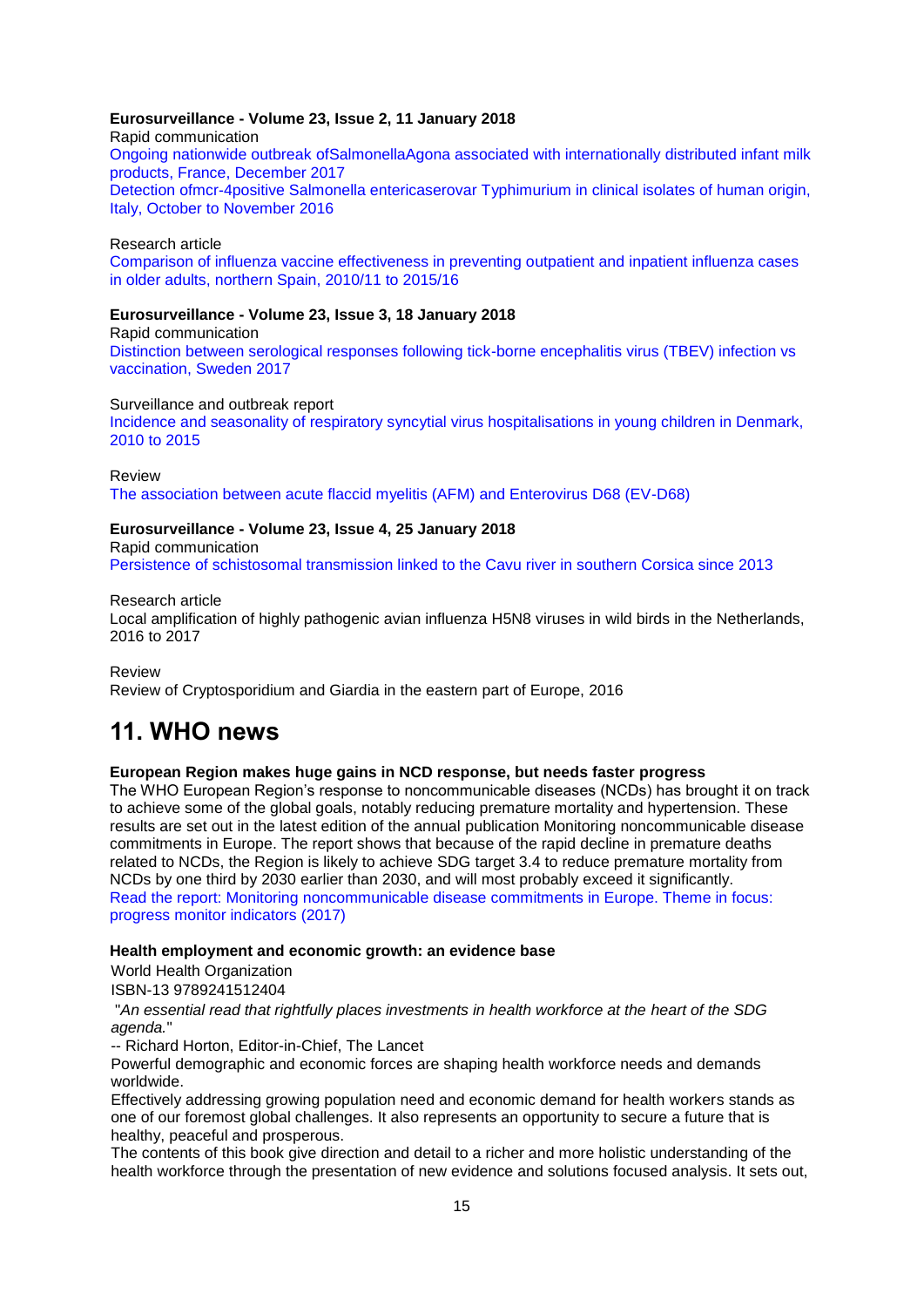under one cover, a series of research studies and papers that were commissioned to provide evidence for the High-Level Commission on Health Employment and Economic Growth. [http://apps.who.int/bookorders/anglais/d...](http://apps.who.int/bookorders/anglais/detart1.jsp?codlan=1&codcol=93&codcch=394)

## **A review of evidence on equitable delivery, access and utilization of immunization services for migrants and refugees in the WHO European Region**

Health Evidence Network Synthesis Report No. 53

De Vito E, Parente P, de Waure C, Poscia A, Ricciadi W

WHO Regional Office for Europe

ISBN-13 9789289052740

This review focuses on existing immunization policies and practices for migrants and refugees and provides an overview of barriers and facilitators for access to and utilization of immunization services. Evidence was obtained by a scoping review of academic and grey literature in English and a further 11 languages and included official documents available from the websites of ministries of health and national health institutes of the WHO European Region Member States. The review highlights that vaccination policies tailored to migrants and refugees are very heterogeneous among WHO European Region Member States. By comparison, common barriers for the implementation and utilization of immunization services can be identified across countries. Outlined policy options are intended to strengthen information about immunization for migrants and refugees, support future evidenceinformed policy-making, enable the achievement of national vaccination coverage goals and improve the eligibility of migrants and refugees to access culturally competent immunization services. [http://apps.who.int/bookorders/anglais/d...](http://apps.who.int/bookorders/anglais/detart1.jsp?codlan=1&codcol=34&codcch=189)

## **Evidence on mechanisms and tools for use of health information for decision-making**

Health Evidence Network Synthesis Report No. 54

Victoria Blessing, Anoushka Davé, Peter Varnai

WHO Regional Office for Europe

ISBN-13 9789289052757

The World Health Assembly in 2005 urged Member States to establish or strengthen knowledge transfer mechanisms to support evidence-informed health policies and health care delivery. The European Health Information Initiative was set up to strengthen the use of evidence, information and research for policy-making in the WHO European Region. While good-quality health information is a key component for decision-making, it needs to be packaged and communicated in an effective way to policy-makers, the end-users. This report describes tools and mechanisms that can help to increase the use of health information in policy development. Packaging tools include synthesis methods, such as policy briefs, and visualization methods. Application tools include surveillance data and modelling/simulation to explore the behaviour and performance of processes and interventions. Dissemination and communication tools include health information-sharing platforms, newsletters and person-to-person communications. Finally, linkage and exchange tools such as knowledge networks facilitate the dissemination and refining of health information, thus increasing the chance of its translation into policy.

[http://apps.who.int/bookorders/anglais/d...](http://apps.who.int/bookorders/anglais/detart1.jsp?codlan=1&codcol=34&codcch=190)

#### **Responding to children and adolescents who have been sexually abused**

WHO clinical guidelines

ISBN-13 9789241550147

Sexual abuse of children and adolescents is a gross violation of their rights and a global public health problem. It adversely affects the health of children and adolescents. Health care providers are in a unique position to provide an empathetic response to children and adolescents who have been sexually abused. Such a response can go a long way in helping survivors recover from the trauma of sexual abuse.

WHO has published new clinical quidelines Responding to children and adolescents who have been sexually abused aimed at helping front-line health workers, primarily from low resource settings, in providing evidence-based, quality, trauma-informed care to survivors. The guidelines emphasize the importance of promoting safety, offering choices and respecting the wishes and autonomy of children and adolescents. They cover recommendations for post-rape care and mental health; and approaches to minimizing distress in the process of taking medical history, conducting examination and documenting findings.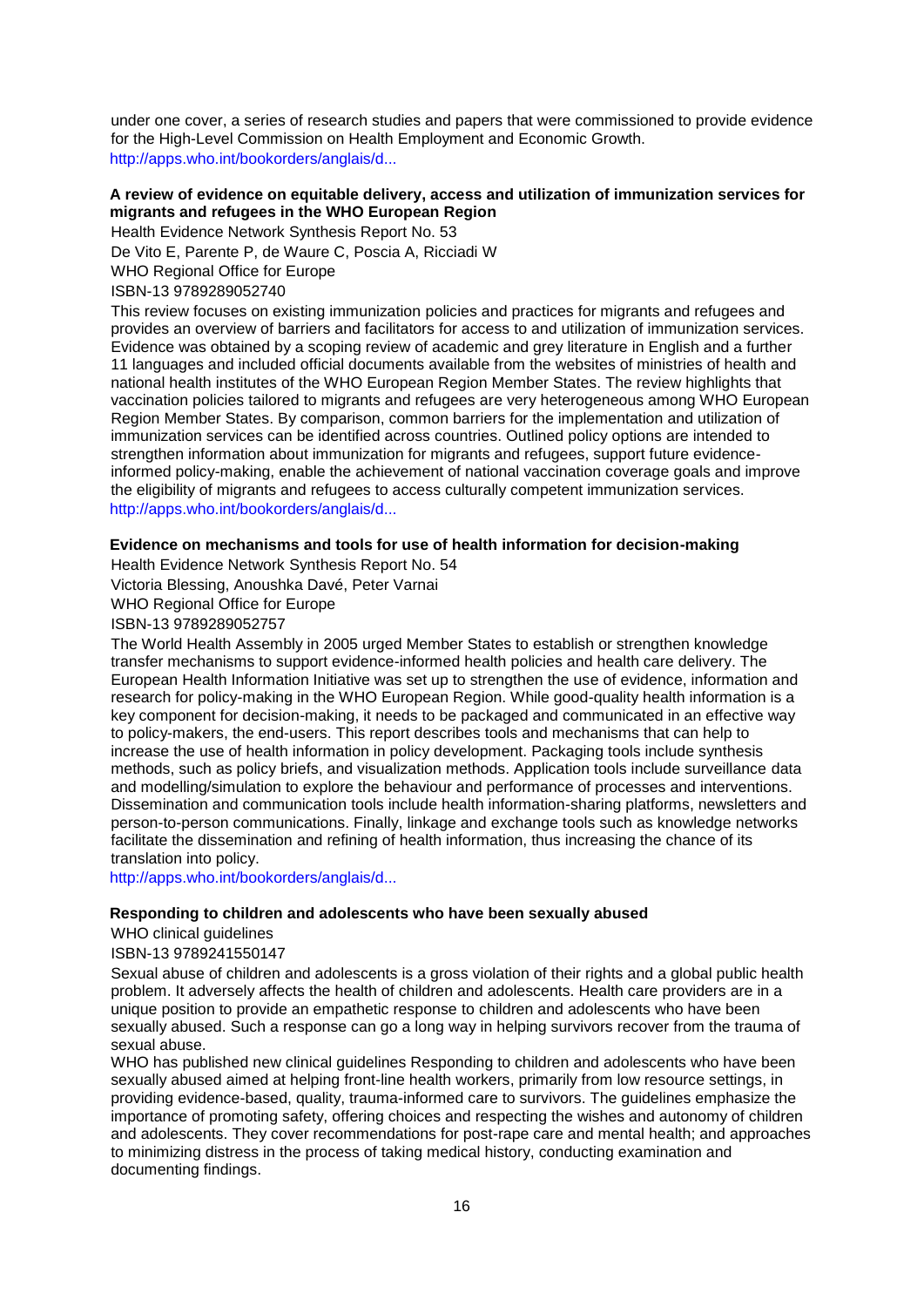#### [http://apps.who.int/bookorders/anglais/d...](http://apps.who.int/bookorders/anglais/detart1.jsp?codlan=1&codcol=93&codcch=389)

#### **Tracking Universal Health Coverage: 2017 Global Monitoring Report**

This year's WHO Universal Health Coverage Monitoring Report is being published at a crucial moment. Never before has there been as much political momentum for universal health coverage as there is right now. And never before has there been greater need for commitment to health as a human right to be enjoyed by all, rather than a privilege for the wealthy few. The report is available [here.](http://apps.who.int/iris/bitstream/10665/259817/1/9789241513555-eng.pdf)

#### **Health Employment and Economic Growth - an evidence base**

The contents of this book give direction and detail to this important perspective by presenting new evidence and analysis. It summarizes and sets out, under one cover, a series of research studies and papers that were commissioned to provide evidence for the High-Level Commission on Health Employment and Economic Growth. In total, this book presents 17 commissioned policy briefs as chapters, including contributions from over 50 authors.

The book is available online [here.](http://who.int/hrh/resources/WHO-HLC-Report_web.pdf?ua=1)

#### **Women on the move: Migration, care work and health**

This WHO report breaks new ground in casting a wide net across disciplines –health, labour, employment, social protection, social services, law, immigration, cross-border movement and citizenship– to shed light on a particular population group that both provides care as well as needs it to maintain their own health and well-being. It looks at the lives of these migrant women care workers as well as the situation for their households left behind. The report is available [here.](http://apps.who.int/iris/bitstream/10665/259463/1/9789241513142-eng.pdf)

## **Beyond the barriers: Framing evidence on health system strengthening to improve the health of migrants experiencing poverty and social exclusion**

This papers aims to:

- present the barriers to health services faced by some migrants,
- provide a framing for addressing these barriers in health systems strengthening for universal health coverage,
- highlight areas where more research is needed.

The paper is available [here.](http://apps.who.int/iris/bitstream/10665/259486/1/9789241513364-eng.pdf)

#### **A health policy and systems research reader on human resources for health**

The idea for this Reader emerged from the need for guidance on and examples of excellent and innovative Human Resources for Health (HRH) research, embracing health workers as creative and dynamic agents who work alongside patients, community members, managers and policy-makers to address contemporary health system complexities.

The Reader promotes greater understanding of the varied health policy and systems research approaches that can be applied to HRH and provides resources that can be used for teaching and capacity development on HRH for researchers and practitioners alike. The reader is available [here.](http://apps.who.int/iris/bitstream/10665/259460/1/9789241513357-eng.pdf)

#### **Sustainable development in Wales and other regions in Europe - achieving health and equity for present and future generations (2017)**

The United Nations 2030 Agenda for Sustainable Development (2015), complemented by the WHO European policy framework and strategy for the 21st century, Health 2020, represents a milestone for human and planetary development. [This publication p](https://who.us4.list-manage.com/track/click?u=bb832ff4c9f8efad547ffcf69andid=8ce586c925ande=58ab27574e)roposes ways of maximizing opportunities to implement these agendas at the national and regional levels across the WHO European Region.

#### **Social return on investment - accounting for value in the context of implementing Health 2020 and the 2030 Agenda for Sustainable Development (2017)**

Social return on investment (SROI) is a concept of accounting for social value in evaluating investments. It goes beyond traditional economic evaluation tools by considering value produced for multiple stakeholders in all three dimensions of development: economic, social and environmental. [This discussion paper](https://who.us4.list-manage.com/track/click?u=bb832ff4c9f8efad547ffcf69andid=44434fcc47ande=58ab27574e) reviews the main features of SROI (stakeholder engagement, the theory of change and accounting for social value) and finds that they are coherent with the key features of the Health 2020 policy framework and the 2030 Agenda for Sustainable Development.